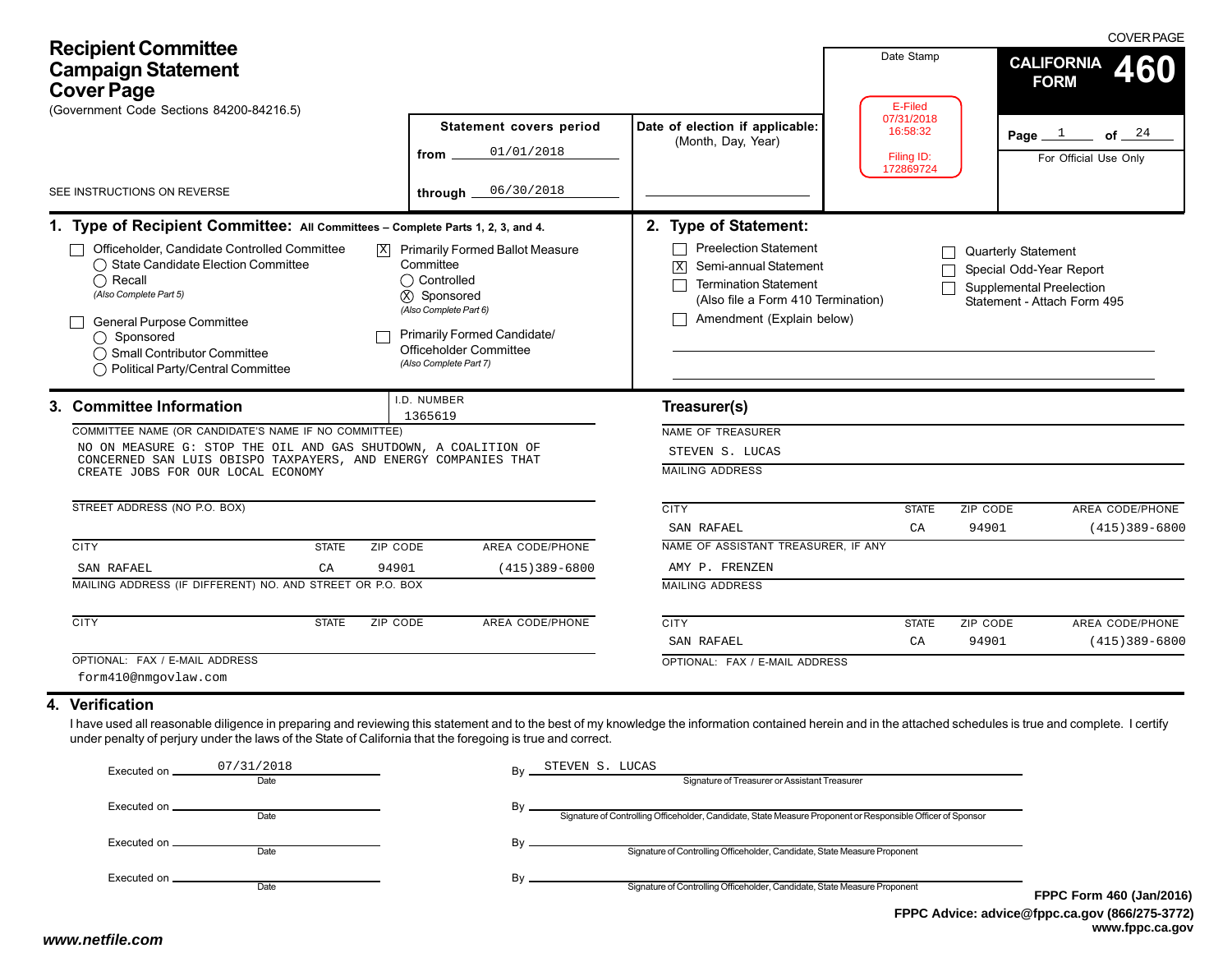# **Recipient Committee Campaign Statement Cover Page — Part 2**

## **5. Officeholder or Candidate Controlled Committee**

| NAME OF OFFICEHOLDER OR CANDIDATE                                          |                     |
|----------------------------------------------------------------------------|---------------------|
| OFFICE SOUGHT OR HELD (INCLUDE LOCATION AND DISTRICT NUMBER IF APPLICABLE) |                     |
| RESIDENTIAL/BUSINESS ADDRESS (NO. AND STREET)<br><b>CITY</b>               | 7IP<br><b>STATE</b> |

**Related Committees Not Included in this Statement:** *List any committees not included in this statement that are controlled by you or are primarily formed to receive contributions or make expenditures on behalf of your candidacy.*

| <b>COMMITTEE NAME</b>    |                              |          | I.D. NUMBER |                       |
|--------------------------|------------------------------|----------|-------------|-----------------------|
|                          |                              |          |             |                       |
| <b>NAME OF TREASURER</b> |                              |          |             | CONTROLLED COMMITTEE? |
|                          |                              |          | <b>YES</b>  | <b>NO</b>             |
| <b>COMMITTEE ADDRESS</b> | STREET ADDRESS (NO P.O. BOX) |          |             |                       |
|                          |                              |          |             |                       |
| <b>CITY</b>              | <b>STATE</b>                 | ZIP CODE |             | AREA CODE/PHONE       |
|                          |                              |          |             |                       |
| <b>COMMITTEE NAME</b>    |                              |          | I.D. NUMBER |                       |
|                          |                              |          |             |                       |
|                          |                              |          |             |                       |
| <b>NAME OF TREASURER</b> |                              |          |             | CONTROLLED COMMITTEE? |
|                          |                              |          | <b>YES</b>  | NO                    |
| <b>COMMITTEE ADDRESS</b> | STREET ADDRESS (NO P.O. BOX) |          |             |                       |
|                          |                              |          |             |                       |
| <b>CITY</b>              | <b>STATE</b>                 | ZIP CODE |             | AREA CODE/PHONE       |

# **6. Primarily Formed Ballot Measure Committee**

| NAME OF BALLOT MEASURE                |  |  |  |
|---------------------------------------|--|--|--|
| PROHIBITION ON OIL AND GAS INITIATIVE |  |  |  |

| <b>BALLOT NO. OR LETTER</b> | <b>JURISDICTION</b>    | <b>SUPPORT</b><br><b>OPPOSE</b> |
|-----------------------------|------------------------|---------------------------------|
|                             | SAN LUIS OBISPO COUNTY | X                               |

**Identify the controlling officeholder, candidate, or state measure proponent, if any.**

NAME OF OFFICEHOLDER, CANDIDATE, OR PROPONENT

| OFFICE SOUGHT OR HELD | DISTRICT NO. IF ANY |
|-----------------------|---------------------|
|                       |                     |

### **7. Primarily Formed Candidate/Officeholder Committee** *List names of officeholder(s) or candidate(s) for which this committee is primarily formed.*

| NAME OF OFFICEHOLDER OR CANDIDATE | OFFICE SOUGHT OR HELD | <b>SUPPORT</b><br><b>OPPOSE</b> |
|-----------------------------------|-----------------------|---------------------------------|
| NAME OF OFFICEHOLDER OR CANDIDATE | OFFICE SOUGHT OR HELD | <b>SUPPORT</b><br><b>OPPOSE</b> |
| NAME OF OFFICEHOLDER OR CANDIDATE | OFFICE SOUGHT OR HELD | <b>SUPPORT</b><br><b>OPPOSE</b> |
| NAME OF OFFICEHOLDER OR CANDIDATE | OFFICE SOUGHT OR HELD | <b>SUPPORT</b><br><b>OPPOSE</b> |

*Attach continuation sheets if necessary*

### COVER PAGE - PART 2

**460**

Page <u>2</u> of 24

**CALIFORNIA FORM**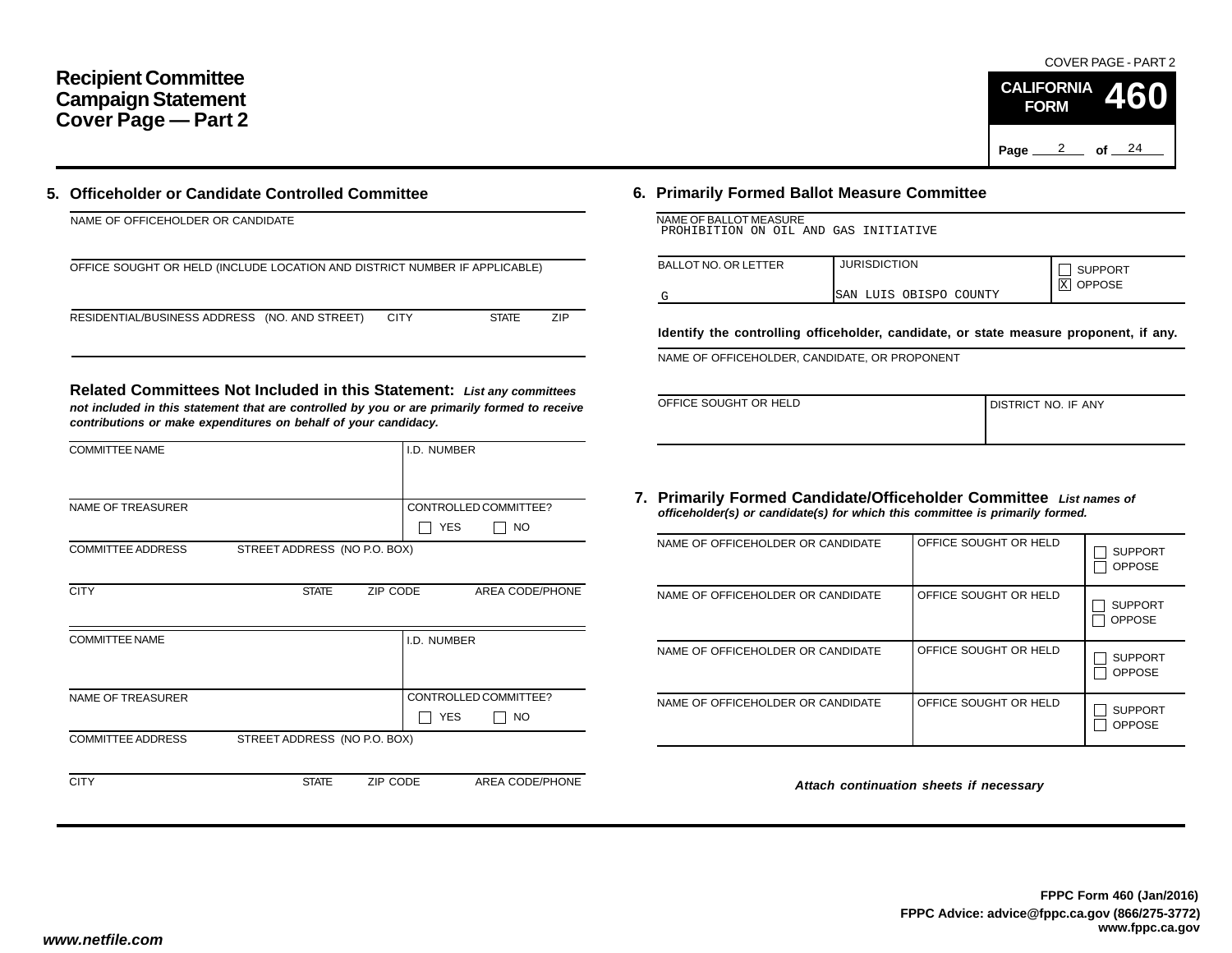**Campaign Disclosure Statement** SUMMARY PAGE**Amounts may be rounded Statement covers period CALIFORNIASummary Page 460to whole dollars.FORM**01/01/2018**from**06/30/2018Page <u>\_\_\_3 \_\_</u>\_ of \_\_\_<u>\_24</u> **through** SEE INSTRUCTIONS ON REVERSENAME OF FILERI.D. NUMBERNO ON MEASURE G: STOP THE OIL AND GAS SHUTDOWN, A COALITION OF CONCERNED SAN LUIS OBISPO TAXPAYERS, AND ENERGY COMPANIES1365619THAT CREATE JOBS FOR OUR LOCAL ECONOMY **Calendar Year Summary for Candidates Column AColumn BContributions Received** TOTAL THIS PERIOD CALENDAR YEAR**Running in Both the State Primary and** (FROM ATTACHED SCHEDULES) TOTAL TO DATE**General Elections** 725,000.00 1. Monetary Contributions ........................................... *Schedule A, Line 3* \$ 725,000.00 $\mathbf{\$}$ 1/1 through 6/30 7/1 to Date 0.00 0.00 2. Loans Received ...................................................... *Schedule B, Line 3* 20. Contributions 725,000.00 3. SUBTOTAL CASH CONTRIBUTIONS ......................... *Add Lines 1 + 2* \$ 725,000.00\$  $\mathbb{S}$   $\mathbb{S}$ **Received** 4. Nonmonetary Contributions .................................... *Schedule C, Line 3* 0.00<u>0</u> 0.00 21. Expenditures  $\mathfrak{F}$   $\mathfrak{F}$ Made 5. TOTAL CONTRIBUTIONS RECEIVED ............................. Add Lines 3 + 4  $$ \scriptstyle \sim 725,000.001$  $\frac{0}{5}$  \$  $\frac{725,000.00}{5}$ **Expenditures Made Expenditure Limit Summary for State Candidates**6. Payments Made ....................................................... *Schedule E, Line 4* \$ 108,699.433 \$ 108,699.43 7. Loans Made ............................................................. *Schedule H, Line 3* 0.00<u>0</u> 0.00 **22. Cumulative Expenditures Made\* (If Subject to Voluntary Expenditure Limit)** 8. SUBTOTAL CASH PAYMENTS .................................... *Add Lines 6 + 7* \$ 108,699.43 $\frac{3}{-}$  \$  $\frac{108,699.43}{-}$ 432,777.309. Accrued Expenses (Unpaid Bills) ...............................*Schedule F, Line 3* 441,952.24 Date of ElectionTotal to Date(mm/dd/yy) 10. Nonmonetary Adjustment .......................................... *Schedule C, Line 3* 0.000.000 0.000 11. TOTAL EXPENDITURES MADE ................................*Add Lines 8 + 9 + 10* \$ 541,476.73 $\mathbb{S}$ 3 \$ 550,651.67 //\$<br>\$  $\mathbb{S}$ **Current Cash Statement**//79,260.2312. Beginning Cash Balance ....................... *Previous Summary Page, Line 16* \$ To calculate Column B, add 725,000.00amounts in Column A to the13. Cash Receipts ................................................... *Column A, Line 3 above* corresponding amounts \*Amounts in this section may be different from amounts 14. Miscellaneous Increases to Cash ........................... *Schedule I, Line 4* 0.00from Column B of your last reported in Column B. report. Some amounts in 15. Cash Payments .................................................. *Column A, Line 8 above* 108,699.43Column A may be negative 695,560.80figures that should be 16. **ENDING CASH BALANCE** .......... *Add Lines 12 + 13 + 14, then subtract Line 15* \$ subtracted from previous *If this is a termination statement, Line 16 must be zero.* period amounts. If this is the first report being filed for this calendar year, only 0.0017. LOAN GUARANTEES RECEIVED ........................... *Schedule B, Part 2* \$ carry over the amounts from Lines 2, 7, and 9 (if **Cash Equivalents and Outstanding Debts** any). 0.0018. Cash Equivalents ........................................ *See instructions on reverse* \$ 19. Outstanding Debts ......................... *Add Line 2 + Line 9 in Column B above* \$ 441,952.24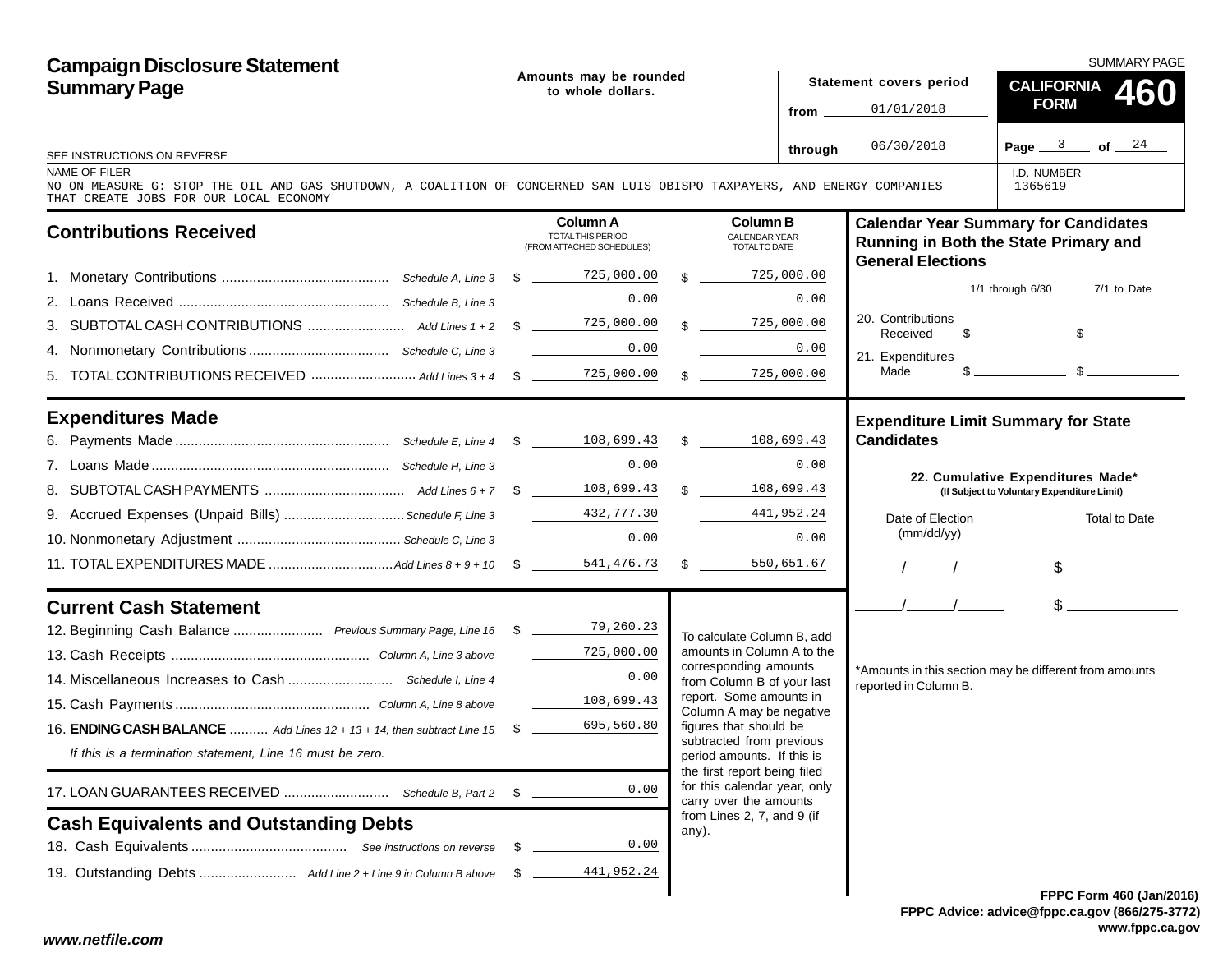| <b>Schedule A</b>              | <b>Monetary Contributions Received</b>                                                                                                                             |                                                                          | Amounts may be rounded<br>to whole dollars.                                                                | Statement covers period                                |                                                                  |                                      | <b>CALIFORNIA</b>                                  | SCHEDULE A<br><b>460</b> |
|--------------------------------|--------------------------------------------------------------------------------------------------------------------------------------------------------------------|--------------------------------------------------------------------------|------------------------------------------------------------------------------------------------------------|--------------------------------------------------------|------------------------------------------------------------------|--------------------------------------|----------------------------------------------------|--------------------------|
|                                |                                                                                                                                                                    |                                                                          |                                                                                                            | 01/01/2018<br>from.                                    |                                                                  |                                      | <b>FORM</b>                                        |                          |
|                                | SEE INSTRUCTIONS ON REVERSE                                                                                                                                        |                                                                          |                                                                                                            | through 06/30/2018                                     |                                                                  | Page _                               | $\frac{4}{ }$                                      | $-$ of $ 24-$            |
| NAME OF FILER                  | NO ON MEASURE G: STOP THE OIL AND GAS SHUTDOWN, A COALITION OF CONCERNED SAN LUIS OBISPO TAXPAYERS, AND ENERGY COMPANIES<br>THAT CREATE JOBS FOR OUR LOCAL ECONOMY |                                                                          |                                                                                                            |                                                        |                                                                  | I.D. NUMBER<br>1365619               |                                                    |                          |
| <b>DATE</b><br><b>RECEIVED</b> | FULL NAME, STREET ADDRESS AND ZIP CODE OF CONTRIBUTOR<br>(IF COMMITTEE, ALSO ENTER I.D. NUMBER)                                                                    | <b>CONTRIBUTOR</b><br>CODE *                                             | IF AN INDIVIDUAL, ENTER<br><b>OCCUPATION AND EMPLOYER</b><br>(IF SELF-EMPLOYED, ENTER NAME<br>OF BUSINESS) | <b>AMOUNT</b><br><b>RECEIVED THIS</b><br><b>PERIOD</b> | <b>CUMULATIVE TO DATE</b><br>CALENDAR YEAR<br>(JAN. 1 - DEC. 31) |                                      | PER ELECTION<br>TO DATE<br>(IF REQUIRED)           |                          |
| 05/21/2018                     | CALIFORNIA RESOURCES CORPORATION<br>Los Angeles, CA 90024                                                                                                          | $\Box$ IND<br>$\Box$ COM<br>$X$ OTH<br>$\Box$ PTY<br>$\Box$ SCC          |                                                                                                            | 225,000.00                                             |                                                                  | 225,000.00                           |                                                    |                          |
| 06/18/2018                     | SENTINEL PEAK RESOURCES<br>Englewood, CO 80111                                                                                                                     | $\Box$ IND<br>$\Box$ COM<br>$X$ OTH<br>$\Box$ PTY<br>$\square$ SCC       |                                                                                                            | 500,000.00                                             |                                                                  | 500,000.00                           |                                                    |                          |
|                                |                                                                                                                                                                    | $\square$ IND<br>$\Box$ COM<br>$\Box$ oth<br>$\Box$ PTY<br>$\square$ SCC |                                                                                                            |                                                        |                                                                  |                                      |                                                    |                          |
|                                |                                                                                                                                                                    | $\Box$ IND<br>$\Box$ COM<br>$\Box$ OTH<br>$\Box$ PTY<br>$\square$ SCC    |                                                                                                            |                                                        |                                                                  |                                      |                                                    |                          |
|                                |                                                                                                                                                                    | $\Box$ IND<br>$\Box$ COM<br>$\Box$ OTH<br>$\Box$ PTY<br>$\Box$ SCC       |                                                                                                            |                                                        |                                                                  |                                      |                                                    |                          |
|                                |                                                                                                                                                                    |                                                                          | <b>SUBTOTAL \$</b>                                                                                         | 725,000.00                                             |                                                                  |                                      |                                                    |                          |
|                                | <b>Schedule A Summary</b><br>1. Amount received this period - itemized monetary contributions.                                                                     |                                                                          |                                                                                                            | 725,000.00                                             |                                                                  | *Contributor Codes<br>IND-Individual | COM-Recipient Committee<br>(other than PTY or SCC) |                          |
|                                | 2. Amount received this period – unitemized monetary contributions of less than \$100 \$                                                                           |                                                                          |                                                                                                            | 0.00                                                   |                                                                  | PTY - Political Party                | OTH - Other (e.g., business entity)                |                          |
|                                | 3. Total monetary contributions received this period.<br>(Add Lines 1 and 2. Enter here and on the Summary Page, Column A, Line 1.)  TOTAL \$                      |                                                                          |                                                                                                            | 725,000.00                                             |                                                                  |                                      | SCC - Small Contributor Committee                  |                          |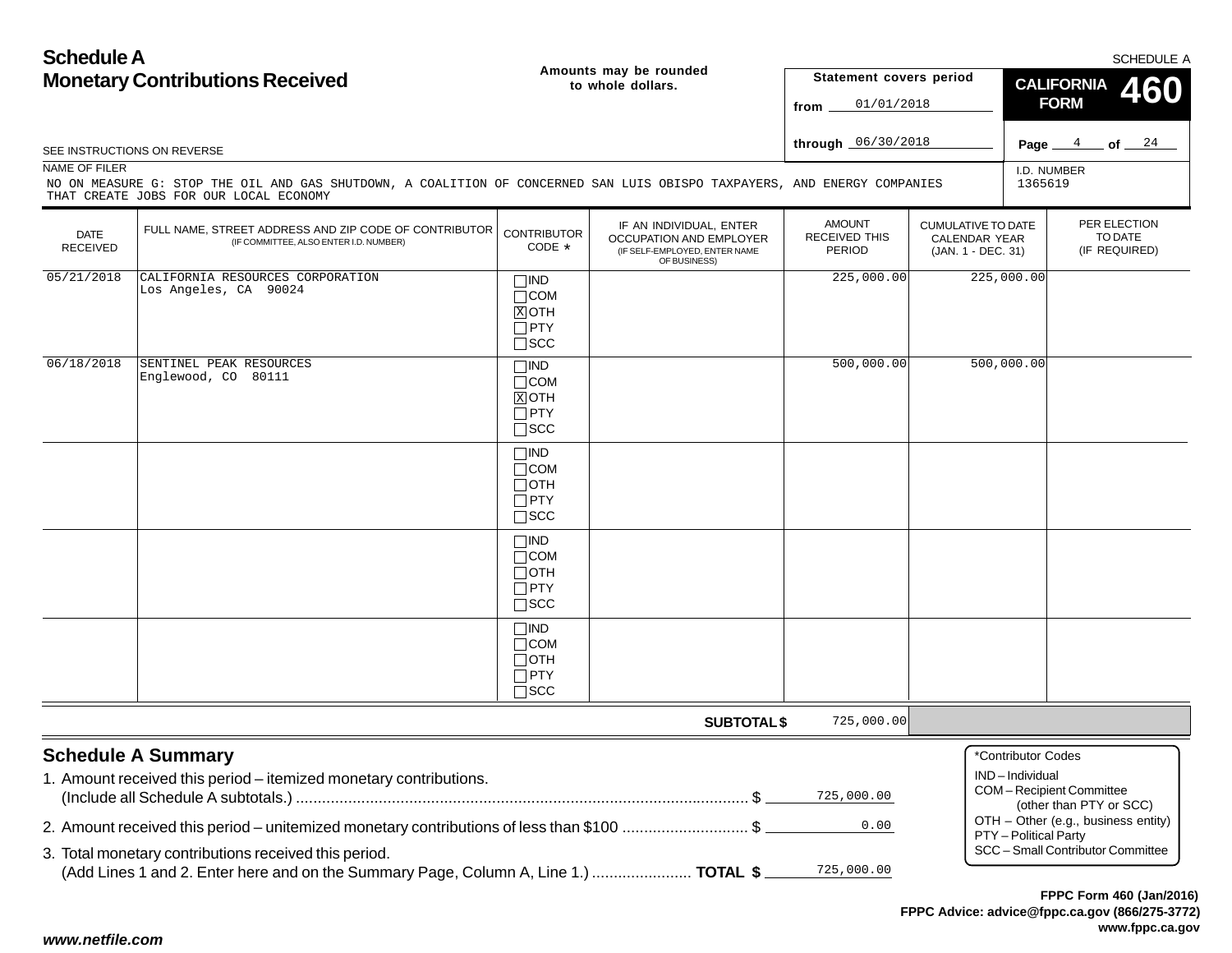| <b>Schedule E</b>                                                                                                                                                  | Amounts may be rounded |         | Statement covers period | CALIFORNIA 460 | SCHEDULE E |
|--------------------------------------------------------------------------------------------------------------------------------------------------------------------|------------------------|---------|-------------------------|----------------|------------|
| <b>Payments Made</b>                                                                                                                                               | to whole dollars.      | from    | 01/01/2018              | <b>FORM</b>    |            |
| SEE INSTRUCTIONS ON REVERSE                                                                                                                                        |                        | through | 06/30/2018              | Page           | of $24$    |
| NAME OF FILER                                                                                                                                                      |                        |         |                         | I.D. NUMBER    |            |
| NO ON MEASURE G: STOP THE OIL AND GAS SHUTDOWN, A COALITION OF CONCERNED SAN LUIS OBISPO TAXPAYERS, AND ENERGY COMPANIES<br>THAT CREATE JOBS FOR OUR LOCAL ECONOMY |                        |         |                         | 1365619        |            |

# **CODES:** If one of the following codes accurately describes the payment, you may enter the code. Otherwise, describe the payment.

| transfer between committees of the same candidate/sponsor |
|-----------------------------------------------------------|
|                                                           |
|                                                           |
|                                                           |

| NAME AND ADDRESS OF PAYEE<br>(IF COMMITTEE, ALSO ENTER I.D. NUMBER)    | CODE | OR.<br>DESCRIPTION OF PAYMENT                                  | AMOUNT PAID |
|------------------------------------------------------------------------|------|----------------------------------------------------------------|-------------|
| NIELSEN MERKSAMER PARRINELLO GROSS & LEONI LLP<br>SAN RAFAEL, CA 94901 | PRO  |                                                                | 558.75      |
| NIELSEN MERKSAMER PARRINELLO GROSS & LEONI LLP<br>SAN RAFAEL, CA 94901 | PRO  | STEVEN S. LUCAS, COMMITTEE TREASURER, IS A PARTNER OF<br>PAYEE | 732.25      |
| NIELSEN MERKSAMER PARRINELLO GROSS & LEONI LLP<br>SAN RAFAEL, CA 94901 | PRO  | STEVEN S. LUCAS, COMMITTEE TREASURER, IS A PARTNER OF<br>PAYEE | 367.50      |

**\* Payments that are contributions or independent expenditures must also be summarized on Schedule D.**

**SUBTOTAL \$** 1,658.50

# **Schedule E Summary**

|                                                                                                                                                | 108,699.43 |
|------------------------------------------------------------------------------------------------------------------------------------------------|------------|
|                                                                                                                                                |            |
|                                                                                                                                                | 0.00       |
| 4. Total payments made this period. (Add Lines 1, 2, and 3. Enter here and on the Summary Page, Column A, Line 6.)  TOTAL \$ ______ 108,699.43 |            |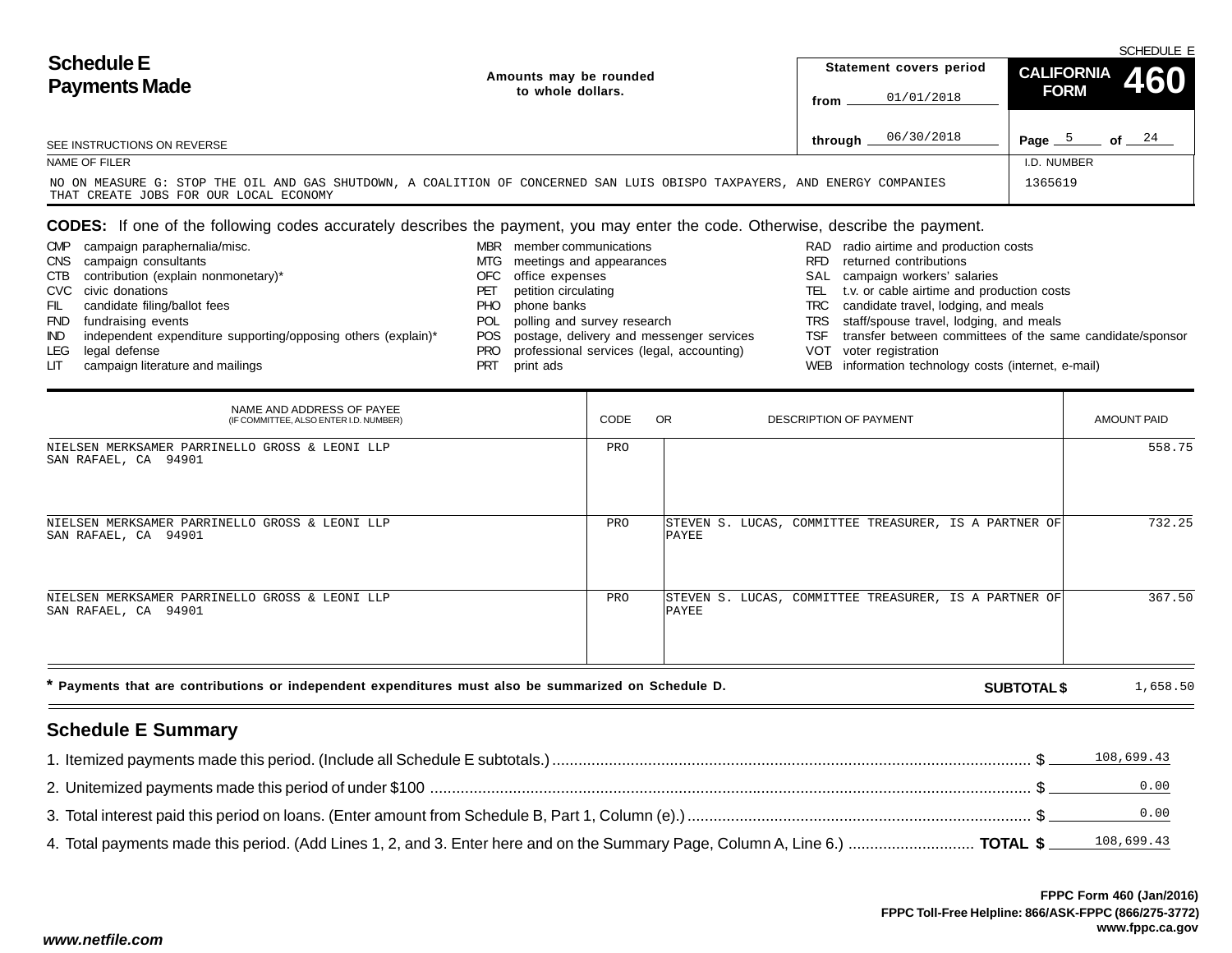| <b>Schedule E</b><br>(Continuation Sheet)<br><b>Payments Made</b><br>SEE INSTRUCTIONS ON REVERSE<br>NAME OF FILER<br>NO ON MEASURE G: STOP THE OIL AND GAS SHUTDOWN, A COALITION OF CONCERNED SAN LUIS OBISPO TAXPAYERS, AND ENERGY COMPANIES<br>THAT CREATE JOBS FOR OUR LOCAL ECONOMY                                                                                                                                                                                                 | Amounts may be rounded<br>to whole dollars.                                                                                                                                                                                                            |      |                                                                                       | Statement covers period<br>01/01/2018<br>from<br>06/30/2018<br>through $\_$                                                                                                                                                                                                                                                                                                                                                    | <b>CALIFORNIA</b><br><b>FORM</b><br>Page $6$<br>I.D. NUMBER<br>1365619 | SCHEDULE E (CONT.)<br>460<br>of 24 |
|-----------------------------------------------------------------------------------------------------------------------------------------------------------------------------------------------------------------------------------------------------------------------------------------------------------------------------------------------------------------------------------------------------------------------------------------------------------------------------------------|--------------------------------------------------------------------------------------------------------------------------------------------------------------------------------------------------------------------------------------------------------|------|---------------------------------------------------------------------------------------|--------------------------------------------------------------------------------------------------------------------------------------------------------------------------------------------------------------------------------------------------------------------------------------------------------------------------------------------------------------------------------------------------------------------------------|------------------------------------------------------------------------|------------------------------------|
| <b>CODES:</b> If one of the following codes accurately describes the payment, you may enter the code. Otherwise, describe the payment.<br>CMP campaign paraphernalia/misc.<br>CNS campaign consultants<br>contribution (explain nonmonetary)*<br>CTB<br>CVC civic donations<br>candidate filing/ballot fees<br>FIL<br>FND fundraising events<br>independent expenditure supporting/opposing others (explain)*<br>IND<br>legal defense<br>LEG<br>LIТ<br>campaign literature and mailings | MBR member communications<br>meetings and appearances<br>MTG<br><b>OFC</b><br>office expenses<br>petition circulating<br>PET<br><b>PHO</b><br>phone banks<br>polling and survey research<br>POL<br><b>POS</b><br><b>PRO</b><br><b>PRT</b><br>print ads |      | postage, delivery and messenger services<br>professional services (legal, accounting) | RAD radio airtime and production costs<br><b>RFD</b><br>returned contributions<br>SAL campaign workers' salaries<br>t.v. or cable airtime and production costs<br>TEL<br>TRC<br>candidate travel, lodging, and meals<br>staff/spouse travel, lodging, and meals<br>TRS<br>transfer between committees of the same candidate/sponsor<br>TSF<br>VOT<br>voter registration<br>WEB information technology costs (internet, e-mail) |                                                                        |                                    |
| NAME AND ADDRESS OF PAYEE<br>(IF COMMITTEE, ALSO ENTER I.D. NUMBER)                                                                                                                                                                                                                                                                                                                                                                                                                     |                                                                                                                                                                                                                                                        | CODE | <b>OR</b>                                                                             | DESCRIPTION OF PAYMENT                                                                                                                                                                                                                                                                                                                                                                                                         |                                                                        | <b>AMOUNT PAID</b>                 |
| NIELSEN MERKSAMER PARRINELLO GROSS & LEONI LLP<br>SAN RAFAEL, CA 94901                                                                                                                                                                                                                                                                                                                                                                                                                  |                                                                                                                                                                                                                                                        | PRO  | PAYEE                                                                                 | STEVEN S. LUCAS, COMMITTEE TREASURER, IS A PARTNER OF                                                                                                                                                                                                                                                                                                                                                                          |                                                                        | 241.00                             |
| BASK DIGITAL MEDIA, LLC<br>San Diego, CA 92101                                                                                                                                                                                                                                                                                                                                                                                                                                          |                                                                                                                                                                                                                                                        |      | SEE SCHEDULE G IN NEXT PERIOD                                                         |                                                                                                                                                                                                                                                                                                                                                                                                                                |                                                                        | 12,500.00                          |
| BASK DIGITAL MEDIA, LLC<br>San Diego, CA 92101                                                                                                                                                                                                                                                                                                                                                                                                                                          |                                                                                                                                                                                                                                                        | WEB  |                                                                                       |                                                                                                                                                                                                                                                                                                                                                                                                                                |                                                                        | 10,000.00                          |
| LINGEO, LLC<br>San Luis Obispo, CA 93401                                                                                                                                                                                                                                                                                                                                                                                                                                                |                                                                                                                                                                                                                                                        | OFC  |                                                                                       |                                                                                                                                                                                                                                                                                                                                                                                                                                |                                                                        | 4,000.00                           |
| MERIDIAN PACIFIC, INC.<br>Sacramento, CA 95825                                                                                                                                                                                                                                                                                                                                                                                                                                          |                                                                                                                                                                                                                                                        |      | SEE SCHEDULE G                                                                        |                                                                                                                                                                                                                                                                                                                                                                                                                                |                                                                        | 8,264.71                           |
| <sup>'</sup> Payments that are contributions or independent expenditures must also be summarized on Schedule D.                                                                                                                                                                                                                                                                                                                                                                         |                                                                                                                                                                                                                                                        |      |                                                                                       |                                                                                                                                                                                                                                                                                                                                                                                                                                | <b>SUBTOTAL \$</b>                                                     | 35,005.71                          |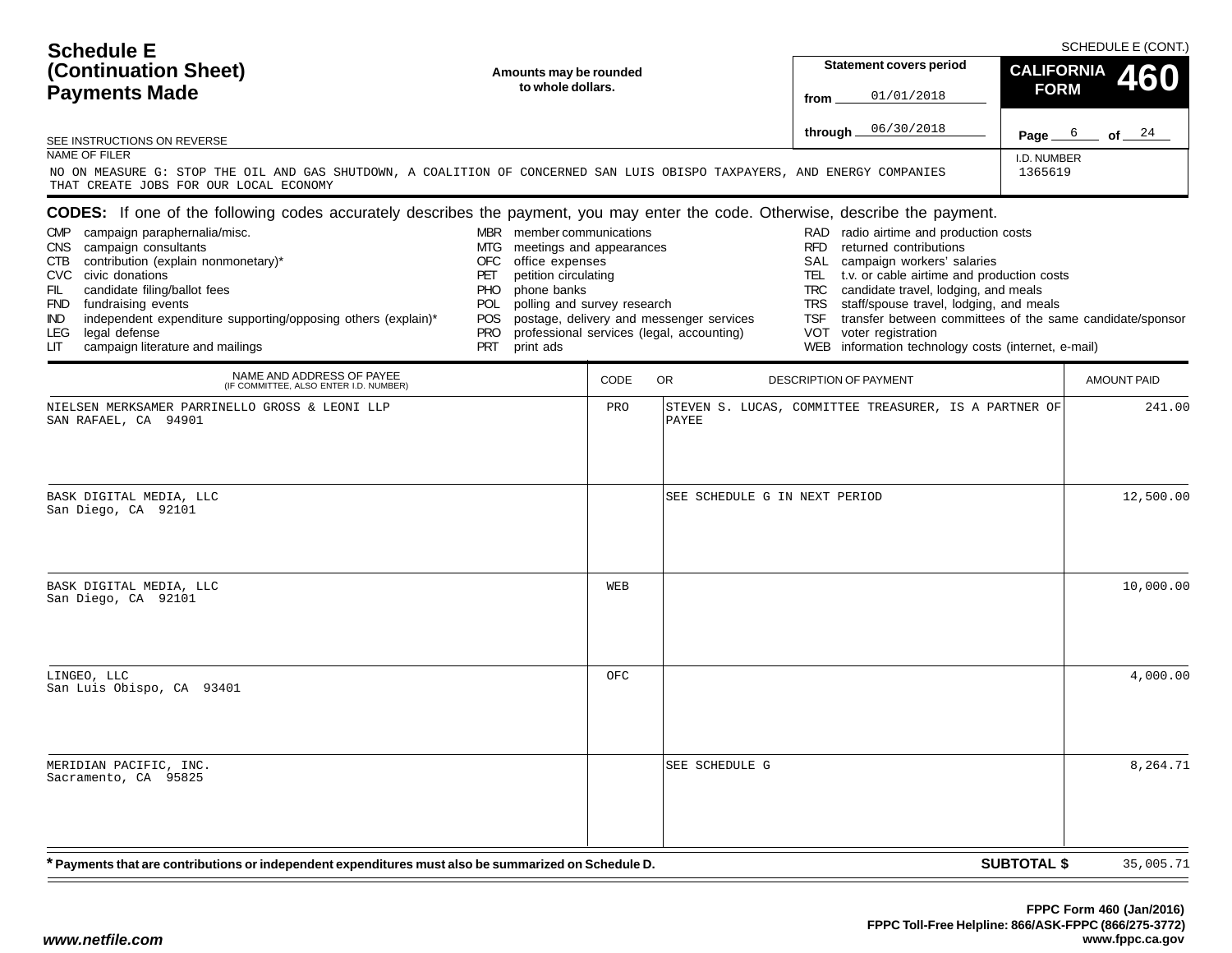| <b>Schedule E</b><br>(Continuation Sheet)<br><b>Payments Made</b><br>SEE INSTRUCTIONS ON REVERSE<br>NAME OF FILER<br>THAT CREATE JOBS FOR OUR LOCAL ECONOMY                                                                                                                                                                                                                                                                                                                                                        | Amounts may be rounded<br>to whole dollars.<br>NO ON MEASURE G: STOP THE OIL AND GAS SHUTDOWN, A COALITION OF CONCERNED SAN LUIS OBISPO TAXPAYERS, AND ENERGY COMPANIES                                                      |            |                                                                                       | <b>Statement covers period</b><br>01/01/2018<br>from<br>06/30/2018<br>through $\_$                                                                                                                                                                                                   | <b>CALIFORNIA</b><br><b>FORM</b><br>I.D. NUMBER<br>1365619                                                                                         | SCHEDULE E (CONT.)<br>460<br>Page $\frac{7}{2}$ of $\frac{24}{4}$ |
|--------------------------------------------------------------------------------------------------------------------------------------------------------------------------------------------------------------------------------------------------------------------------------------------------------------------------------------------------------------------------------------------------------------------------------------------------------------------------------------------------------------------|------------------------------------------------------------------------------------------------------------------------------------------------------------------------------------------------------------------------------|------------|---------------------------------------------------------------------------------------|--------------------------------------------------------------------------------------------------------------------------------------------------------------------------------------------------------------------------------------------------------------------------------------|----------------------------------------------------------------------------------------------------------------------------------------------------|-------------------------------------------------------------------|
| <b>CODES:</b> If one of the following codes accurately describes the payment, you may enter the code. Otherwise, describe the payment.<br>campaign paraphernalia/misc.<br><b>CMP</b><br>campaign consultants<br>CNS.<br>contribution (explain nonmonetary)*<br>CTB.<br>CVC civic donations<br>candidate filing/ballot fees<br>FIL<br>fundraising events<br><b>FND</b><br>independent expenditure supporting/opposing others (explain)*<br>IND.<br>LEG.<br>legal defense<br>campaign literature and mailings<br>LIТ | MBR member communications<br>MTG<br>meetings and appearances<br>office expenses<br>OFC<br>petition circulating<br>PET<br>phone banks<br>PHO.<br>polling and survey research<br>POL<br>POS.<br><b>PRO</b><br>PRT<br>print ads |            | postage, delivery and messenger services<br>professional services (legal, accounting) | RAD radio airtime and production costs<br><b>RFD</b><br>returned contributions<br>SAL campaign workers' salaries<br>TEL.<br>candidate travel, lodging, and meals<br>TRC<br><b>TRS</b><br><b>TSF</b><br>VOT voter registration<br>WEB information technology costs (internet, e-mail) | t.v. or cable airtime and production costs<br>staff/spouse travel, lodging, and meals<br>transfer between committees of the same candidate/sponsor |                                                                   |
| NAME AND ADDRESS OF PAYEE<br>(IF COMMITTEE, ALSO ENTER I.D. NUMBER)                                                                                                                                                                                                                                                                                                                                                                                                                                                |                                                                                                                                                                                                                              | CODE       | <b>OR</b>                                                                             | DESCRIPTION OF PAYMENT                                                                                                                                                                                                                                                               |                                                                                                                                                    | <b>AMOUNT PAID</b>                                                |
| MERIDIAN PACIFIC, INC.<br>Sacramento, CA 95825<br>MORRIS & GARRITANO INSURANCE<br>Portland, OR 97239                                                                                                                                                                                                                                                                                                                                                                                                               |                                                                                                                                                                                                                              | LIT<br>OFC |                                                                                       |                                                                                                                                                                                                                                                                                      |                                                                                                                                                    | 2,809.42<br>1,440.00                                              |
| CAPITOL MATRIX CONSULTING<br>Lincoln, CA 95684                                                                                                                                                                                                                                                                                                                                                                                                                                                                     |                                                                                                                                                                                                                              | CNS        |                                                                                       |                                                                                                                                                                                                                                                                                      |                                                                                                                                                    | 17,700.00                                                         |
| NIELSEN MERKSAMER PARRINELLO GROSS & LEONI LLP<br>SAN RAFAEL, CA 94901                                                                                                                                                                                                                                                                                                                                                                                                                                             |                                                                                                                                                                                                                              | PRO        | PAYEE                                                                                 | STEVEN S. LUCAS, COMMITTEE TREASURER, IS A PARTNER OF                                                                                                                                                                                                                                |                                                                                                                                                    | 11,006.00                                                         |
| <b>JOSE BARRERA</b><br>Santa Maria, CA 93458                                                                                                                                                                                                                                                                                                                                                                                                                                                                       |                                                                                                                                                                                                                              | CNS        |                                                                                       |                                                                                                                                                                                                                                                                                      |                                                                                                                                                    | 4,032.25                                                          |
| Fayments that are contributions or independent expenditures must also be summarized on Schedule D.                                                                                                                                                                                                                                                                                                                                                                                                                 |                                                                                                                                                                                                                              |            |                                                                                       |                                                                                                                                                                                                                                                                                      | <b>SUBTOTAL \$</b>                                                                                                                                 | 36,987.67                                                         |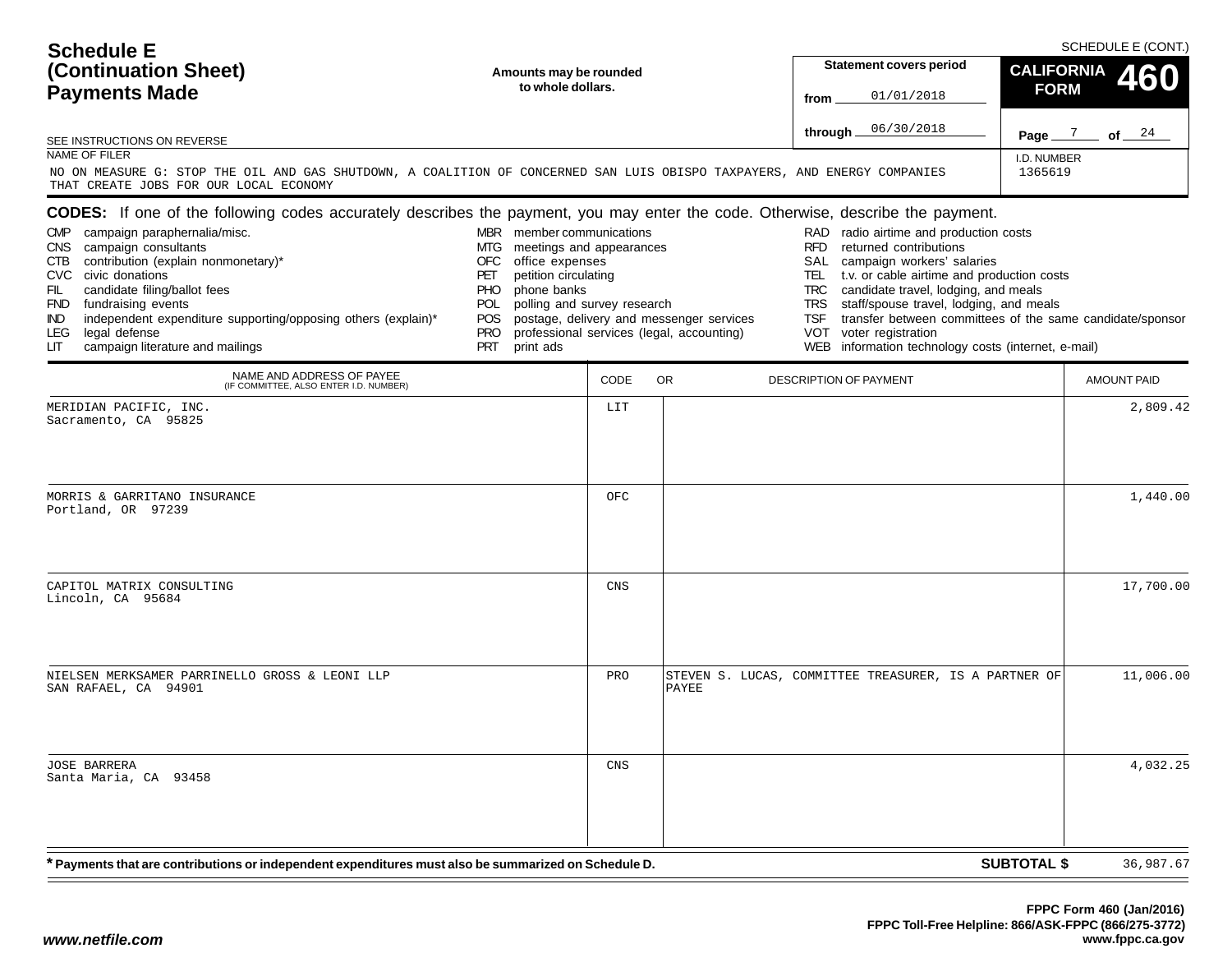| <b>Schedule E</b>                            |                                                                                                                                 | SCHEDULE E (CONT.)                                   |                               |  |  |  |
|----------------------------------------------|---------------------------------------------------------------------------------------------------------------------------------|------------------------------------------------------|-------------------------------|--|--|--|
| (Continuation Sheet)<br><b>Payments Made</b> | Amounts may be rounded<br>to whole dollars.                                                                                     | <b>Statement covers period</b><br>01/01/2018<br>from | CALIFORNIA 460<br><b>FORM</b> |  |  |  |
| SEE INSTRUCTIONS ON REVERSE                  |                                                                                                                                 | through $06/30/2018$                                 | of $24$<br>Page $8$           |  |  |  |
| NAME OF FILER                                |                                                                                                                                 |                                                      | I.D. NUMBER                   |  |  |  |
| THAT CREATE JOBS FOR OUR LOCAL ECONOMY       | NO ON MEASURE G: STOP THE OIL AND GAS SHUTDOWN, A COALITION OF CONCERNED SAN LUIS OBISPO TAXPAYERS, AND ENERGY COMPANIES        |                                                      | 1365619                       |  |  |  |
|                                              | CODES: If one of the following codes accurately describes the payment, you may enter the code. Otherwise, describe the payment. |                                                      |                               |  |  |  |
| <b>CMP</b><br>campaign paraphernalia/misc.   | member communications<br><b>MBR</b>                                                                                             | RAD radio airtime and production costs               |                               |  |  |  |
| CNS campaign consultants                     | meetings and appearances<br>MTG.                                                                                                | returned contributions<br>RFD.                       |                               |  |  |  |
| CTB contribution (explain nonmonetary)*      | office expenses<br>OFC                                                                                                          | campaign workers' salaries<br>SAL                    |                               |  |  |  |
| CVC civic donations                          | PET<br>petition circulating                                                                                                     | t.v. or cable airtime and production costs<br>TEL    |                               |  |  |  |
| candidate filing/ballot fees<br>FIL          | <b>PHO</b><br>phone banks                                                                                                       | TRC candidate travel, lodging, and meals             |                               |  |  |  |

POL polling and survey research

POS postage, delivery and messenger services

PRT print ads

- PRO professional services (legal, accounting)
- IND independent expenditure supporting/opposing others (explain)\* LEG legal defense LIT campaign literature and mailings

FND fundraising events

- TSF transfer between committees of the same candidate/sponsor
- VOT voter registration
	- WEB information technology costs (internet, e-mail)

TRS staff/spouse travel, lodging, and meals

| NAME AND ADDRESS OF PAYEE<br>(IF COMMITTEE, ALSO ENTER I.D. NUMBER)                                  | CODE | OR.<br>DESCRIPTION OF PAYMENT | <b>AMOUNT PAID</b> |
|------------------------------------------------------------------------------------------------------|------|-------------------------------|--------------------|
| AARON HANKE<br>Sacramento, CA 95819                                                                  |      | SEE SCHEDULE G                | 1,293.00           |
| AARON HANKE<br>Sacramento, CA 95819                                                                  | CNS  |                               | 8,000.00           |
| AARON HANKE<br>Sacramento, CA 95819                                                                  |      | REIMBURSED EXPENSES           | 351.87             |
| AMBER JOHNSON<br>San Luis Obispo, CA 93401                                                           | CNS  |                               | 4,435.50           |
| JUDITH KANG<br>PISMO BEACH, CA 93449                                                                 | CNS  |                               | 4,032.26           |
| * Payments that are contributions or independent expenditures must also be summarized on Schedule D. |      | <b>SUBTOTAL \$</b>            | 18, 112.63         |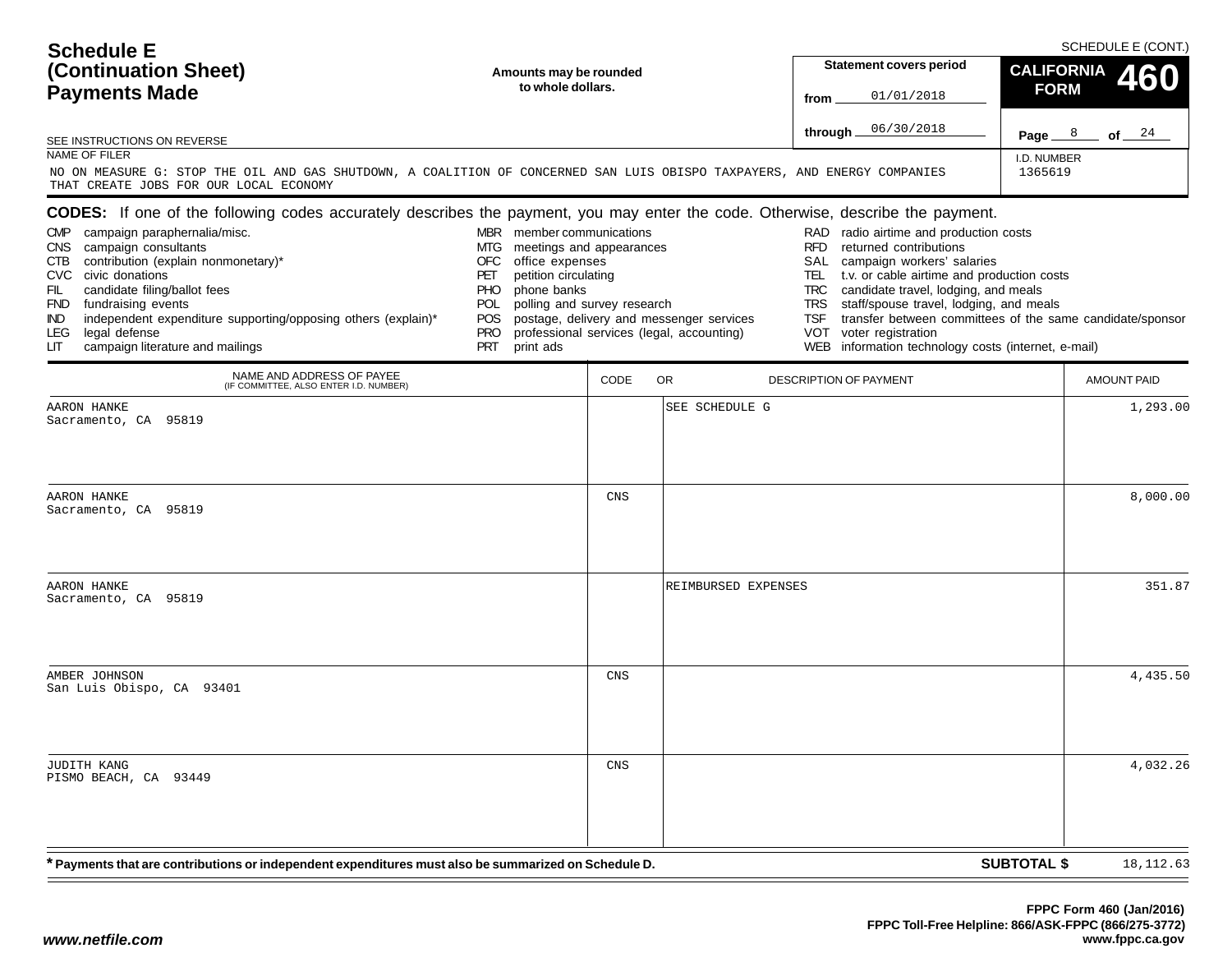| <b>Schedule E</b>                       |                                                                                                                                 | SCHEDULE E (CONT.)                                 |                  |  |  |  |
|-----------------------------------------|---------------------------------------------------------------------------------------------------------------------------------|----------------------------------------------------|------------------|--|--|--|
| (Continuation Sheet)                    | Amounts may be rounded                                                                                                          | <b>Statement covers period</b>                     | CALIFORNIA 460   |  |  |  |
| <b>Payments Made</b>                    | to whole dollars.                                                                                                               | 01/01/2018<br>from                                 | <b>FORM</b>      |  |  |  |
| SEE INSTRUCTIONS ON REVERSE             |                                                                                                                                 | 06/30/2018<br>through __                           | Page $9$ of $24$ |  |  |  |
| NAME OF FILER                           |                                                                                                                                 |                                                    | I.D. NUMBER      |  |  |  |
| THAT CREATE JOBS FOR OUR LOCAL ECONOMY  | NO ON MEASURE G: STOP THE OIL AND GAS SHUTDOWN, A COALITION OF CONCERNED SAN LUIS OBISPO TAXPAYERS, AND ENERGY COMPANIES        |                                                    | 1365619          |  |  |  |
|                                         | CODES: If one of the following codes accurately describes the payment, you may enter the code. Otherwise, describe the payment. |                                                    |                  |  |  |  |
| CMP campaign paraphernalia/misc.        | member communications<br><b>MBR</b>                                                                                             | RAD radio airtime and production costs             |                  |  |  |  |
| CNS campaign consultants                | meetings and appearances<br>MTG.                                                                                                | returned contributions<br><b>RFD</b>               |                  |  |  |  |
| CTB contribution (explain nonmonetary)* | OFC<br>office expenses                                                                                                          | campaign workers' salaries<br>SAL.                 |                  |  |  |  |
| CVC civic donations                     | PET<br>petition circulating                                                                                                     | t.v. or cable airtime and production costs<br>TEL. |                  |  |  |  |

PHO phone banks

print ads

POL polling and survey research

- POS postage, delivery and messenger services<br>PRO professional services (legal, accounting)
- PRO professional services (legal, accounting)

LIT campaign literature and mailings

IND independent expenditure supporting/opposing others (explain)\*

FIL candidate filing/ballot fees<br>FND fundraising events fundraising events

legal defense

CODE OR DESCRIPTION OF PAYMENT **AMOUNT PAID SUBTOTAL \$** NAME AND ADDRESS OF PAYEE (IF COMMITTEE, ALSO ENTER I.D. NUMBER) **\* Payments that are contributions or independent expenditures must also be summarized on Schedule D.** JUDITH KANG PISMO BEACH, CA 93449REIMBURSED EXPENSES $\sim$  346.37 MERIDIAN PACIFIC, INC. Sacramento, CA 95825LITT | 370.66 JOHN PATRICK BREUKER JR. San Luis Obispo, CA 93405CNS $\mathbf{S}$  2,822.58 AARON HANKE Sacramento, CA 95819CNS $S \qquad \qquad$  2,666.66 AARON HANKE Sacramento, CA 95819REIMBURSED EXPENSES $\sim$  140.00 6,346.27

TRC candidate travel, lodging, and meals<br>TRS staff/spouse travel, lodging, and me staff/spouse travel, lodging, and meals

WEB information technology costs (internet, e-mail)

VOT voter registration

TSF transfer between committees of the same candidate/sponsor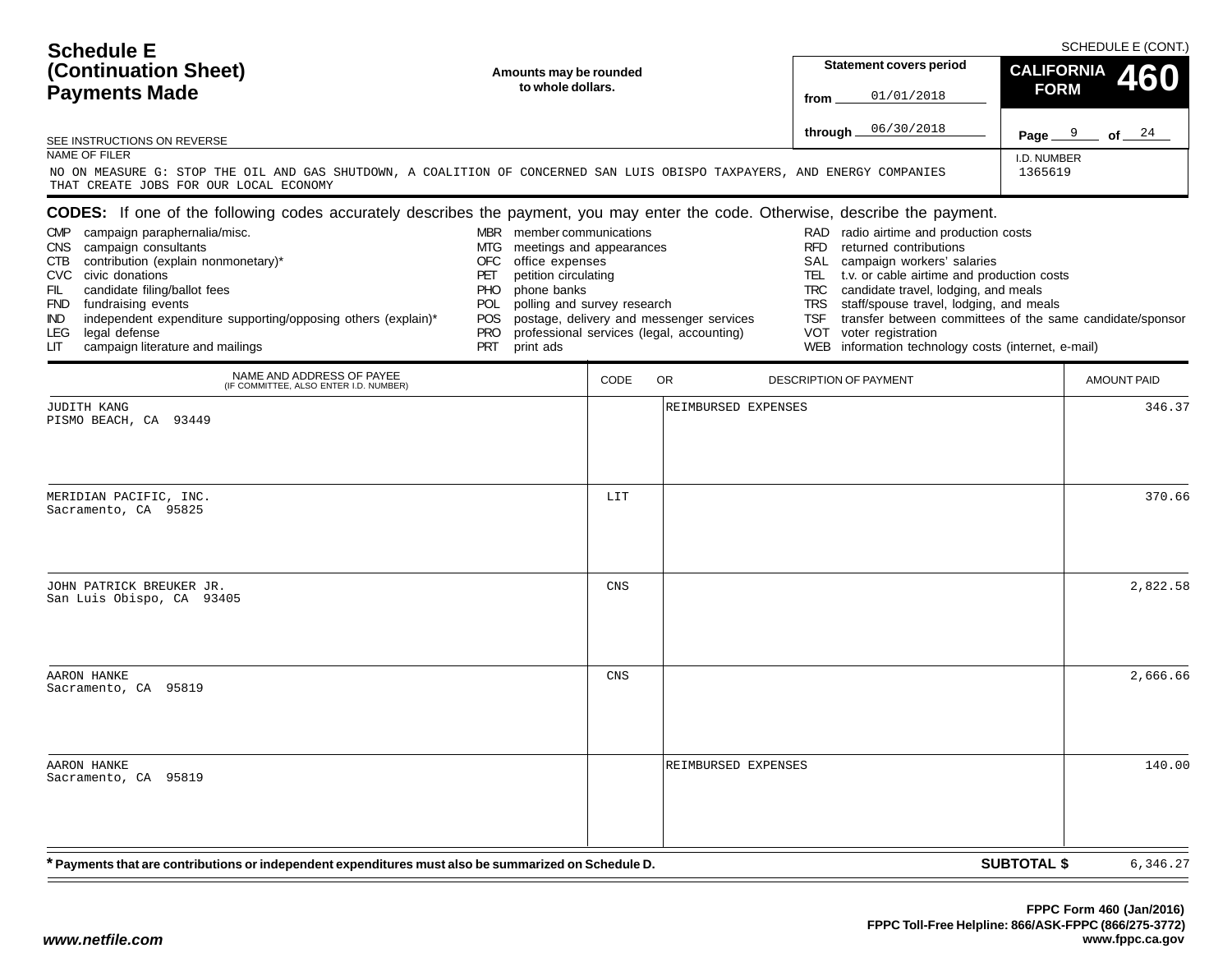| (Continuation Sheet)<br><b>Payments Made</b>                                                                                                                                                                                                                                                                                                                                                                                                                                                                                            | Amounts may be rounded<br>to whole dollars.                                                                                                                                                                              |      | <b>Statement covers period</b><br>01/01/2018<br>from                                  | <b>FORM</b>                                                                                                                                                                                                                                                                                                                                                                                                                                                       | CALIFORNIA 460         |                    |
|-----------------------------------------------------------------------------------------------------------------------------------------------------------------------------------------------------------------------------------------------------------------------------------------------------------------------------------------------------------------------------------------------------------------------------------------------------------------------------------------------------------------------------------------|--------------------------------------------------------------------------------------------------------------------------------------------------------------------------------------------------------------------------|------|---------------------------------------------------------------------------------------|-------------------------------------------------------------------------------------------------------------------------------------------------------------------------------------------------------------------------------------------------------------------------------------------------------------------------------------------------------------------------------------------------------------------------------------------------------------------|------------------------|--------------------|
| SEE INSTRUCTIONS ON REVERSE<br>NAME OF FILER<br>NO ON MEASURE G: STOP THE OIL AND GAS SHUTDOWN, A COALITION OF CONCERNED SAN LUIS OBISPO TAXPAYERS, AND ENERGY COMPANIES                                                                                                                                                                                                                                                                                                                                                                |                                                                                                                                                                                                                          |      |                                                                                       | 06/30/2018<br>through.                                                                                                                                                                                                                                                                                                                                                                                                                                            | I.D. NUMBER<br>1365619 | Page $10$ of $24$  |
| THAT CREATE JOBS FOR OUR LOCAL ECONOMY<br>CODES: If one of the following codes accurately describes the payment, you may enter the code. Otherwise, describe the payment.<br>CMP campaign paraphernalia/misc.<br>CNS campaign consultants<br>contribution (explain nonmonetary)*<br>CTB.<br>CVC civic donations<br>candidate filing/ballot fees<br>FIL<br><b>FND</b><br>fundraising events<br>independent expenditure supporting/opposing others (explain)*<br>IND.<br>legal defense<br>LEG.<br>LIТ<br>campaign literature and mailings | MBR member communications<br>MTG meetings and appearances<br>office expenses<br>OFC<br>petition circulating<br>PET<br>phone banks<br>PHO<br>polling and survey research<br>POL.<br>POS<br><b>PRO</b><br>PRT<br>print ads |      | postage, delivery and messenger services<br>professional services (legal, accounting) | RAD radio airtime and production costs<br><b>RFD</b><br>returned contributions<br>campaign workers' salaries<br>SAL<br>t.v. or cable airtime and production costs<br>TEL.<br><b>TRC</b><br>candidate travel, lodging, and meals<br><b>TRS</b><br>staff/spouse travel, lodging, and meals<br>transfer between committees of the same candidate/sponsor<br><b>TSF</b><br><b>VOT</b><br>voter registration<br>information technology costs (internet, e-mail)<br>WEB |                        |                    |
| NAME AND ADDRESS OF PAYEE<br>(IF COMMITTEE, ALSO ENTER I.D. NUMBER)                                                                                                                                                                                                                                                                                                                                                                                                                                                                     |                                                                                                                                                                                                                          | CODE | <b>OR</b>                                                                             | DESCRIPTION OF PAYMENT                                                                                                                                                                                                                                                                                                                                                                                                                                            |                        | <b>AMOUNT PAID</b> |
| BASK DIGITAL MEDIA, LLC<br>San Diego, CA 92101                                                                                                                                                                                                                                                                                                                                                                                                                                                                                          |                                                                                                                                                                                                                          | WEB  |                                                                                       |                                                                                                                                                                                                                                                                                                                                                                                                                                                                   |                        | 60.00              |
| WINNER AND MANDABACH CAMPAIGNS LLC<br>Santa Monica, CA 90401                                                                                                                                                                                                                                                                                                                                                                                                                                                                            |                                                                                                                                                                                                                          |      | SEE SCHEDULE G                                                                        |                                                                                                                                                                                                                                                                                                                                                                                                                                                                   |                        | 5,300.00           |
| WINNER AND MANDABACH CAMPAIGNS LLC<br>Santa Monica, CA 90401                                                                                                                                                                                                                                                                                                                                                                                                                                                                            |                                                                                                                                                                                                                          |      | COMMISSION                                                                            |                                                                                                                                                                                                                                                                                                                                                                                                                                                                   |                        | 935.30             |
| WINNER AND MANDABACH CAMPAIGNS LLC<br>Santa Monica, CA 90401                                                                                                                                                                                                                                                                                                                                                                                                                                                                            |                                                                                                                                                                                                                          |      | SEE SCHEDULE G                                                                        |                                                                                                                                                                                                                                                                                                                                                                                                                                                                   |                        | 2,293.35           |
| LINGEO, LLC<br>San Luis Obispo, CA 93401                                                                                                                                                                                                                                                                                                                                                                                                                                                                                                |                                                                                                                                                                                                                          | OFC  |                                                                                       |                                                                                                                                                                                                                                                                                                                                                                                                                                                                   |                        | 2,000.00           |
| * Payments that are contributions or independent expenditures must also be summarized on Schedule D.                                                                                                                                                                                                                                                                                                                                                                                                                                    |                                                                                                                                                                                                                          |      |                                                                                       |                                                                                                                                                                                                                                                                                                                                                                                                                                                                   | <b>SUBTOTAL \$</b>     | 10,588.65          |

 $\Gamma$ 

SCHEDULE E (CONT.)

**Schedule E**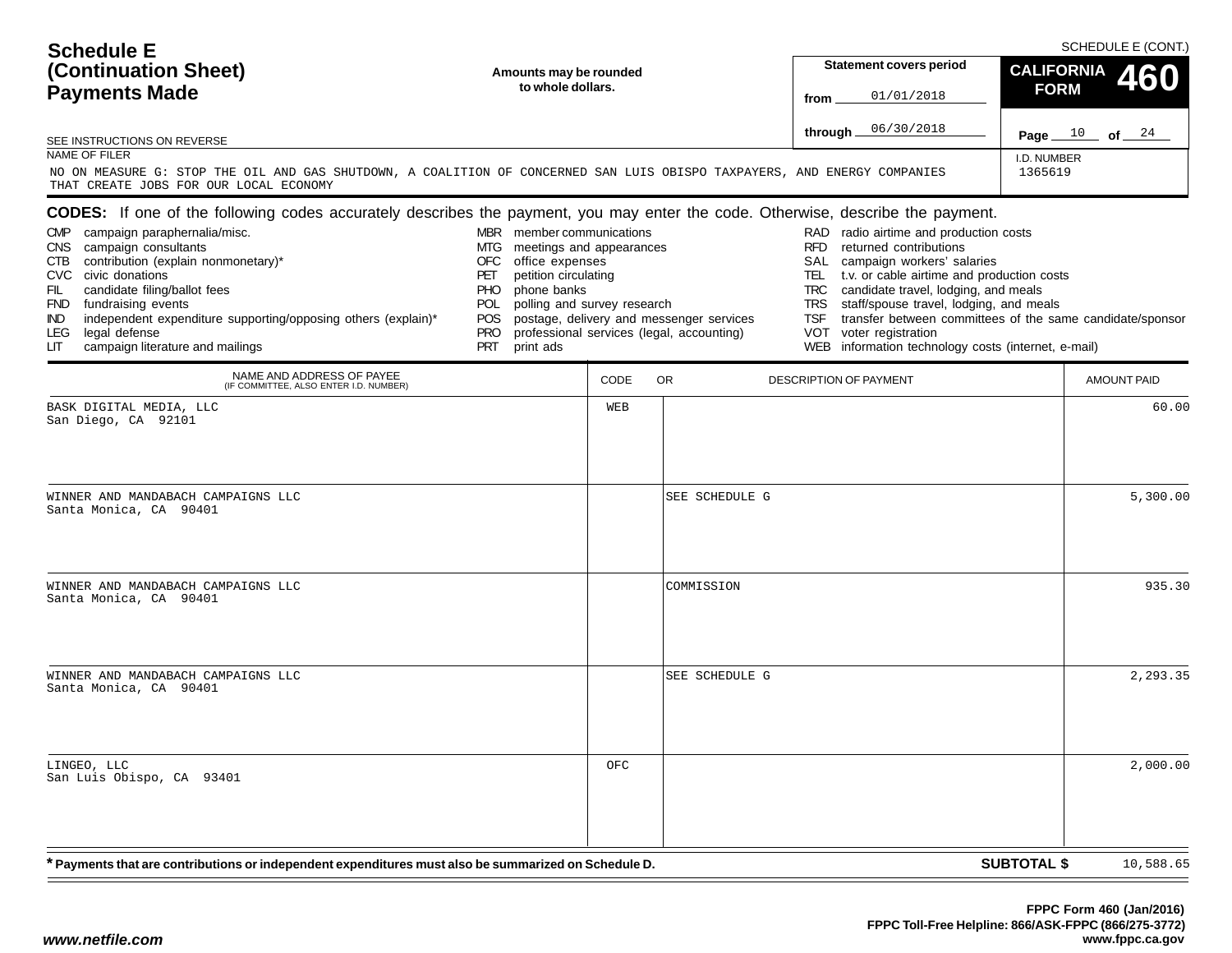SCHEDULE F

| <b>Schedule F</b><br><b>Accrued Expenses (Unpaid Bills)</b><br>SEE INSTRUCTIONS ON REVERSE                                                                                                                                                                                                                                                                                                                                                                                                                          | Amounts may be rounded<br>to whole dollars.                                                                                                                                                                                                                                                                                                            |                                                                         | <b>Statement covers period</b><br>01/01/2018<br>from<br>06/30/2018<br>through _                                                                                                                          |                                                                                                                                                                                                                                               | <b>CALIFORNIA</b><br>460<br><b>FORM</b><br>Page $11$<br>of $24$        |
|---------------------------------------------------------------------------------------------------------------------------------------------------------------------------------------------------------------------------------------------------------------------------------------------------------------------------------------------------------------------------------------------------------------------------------------------------------------------------------------------------------------------|--------------------------------------------------------------------------------------------------------------------------------------------------------------------------------------------------------------------------------------------------------------------------------------------------------------------------------------------------------|-------------------------------------------------------------------------|----------------------------------------------------------------------------------------------------------------------------------------------------------------------------------------------------------|-----------------------------------------------------------------------------------------------------------------------------------------------------------------------------------------------------------------------------------------------|------------------------------------------------------------------------|
| <b>NAME OF FILER</b><br>NO ON MEASURE G: STOP THE OIL AND GAS SHUTDOWN, A COALITION OF CONCERNED SAN LUIS OBISPO TAXPAYERS, AND ENERGY COMPANIES<br>THAT CREATE JOBS FOR OUR LOCAL ECONOMY                                                                                                                                                                                                                                                                                                                          |                                                                                                                                                                                                                                                                                                                                                        |                                                                         |                                                                                                                                                                                                          | I.D. NUMBER<br>1365619                                                                                                                                                                                                                        |                                                                        |
| <b>CODES:</b> If one of the following codes accurately describes the payment, you may enter the code. Otherwise, describe the payment.<br>campaign paraphernalia/misc.<br><b>CMP</b><br>campaign consultants<br>CNS.<br>contribution (explain nonmonetary)*<br>CTB<br>civic donations<br>CVC.<br>FIL<br>candidate filing/ballot fees<br>fundraising events<br>FND<br>independent expenditure supporting/opposing others (explain)*<br><b>IND</b><br>legal defense<br>LEG<br>campaign literature and mailings<br>LIТ | MBR member communications<br>MTG<br>meetings and appearances<br><b>OFC</b><br>office expenses<br>petition circulating<br>PET<br><b>PHO</b><br>phone banks<br>polling and survey research<br><b>POL</b><br>postage, delivery and messenger services<br><b>POS</b><br><b>PRO</b><br>professional services (legal, accounting)<br><b>PRT</b><br>print ads |                                                                         | RAD radio airtime and production costs<br><b>RFD</b><br>returned contributions<br>SAL<br>campaign workers' salaries<br>TEL<br>TRC<br><b>TRS</b><br><b>TSF</b><br><b>VOT</b><br>voter registration<br>WEB | t.v. or cable airtime and production costs<br>candidate travel, lodging, and meals<br>staff/spouse travel, lodging, and meals<br>transfer between committees of the same candidate/sponsor<br>information technology costs (internet, e-mail) |                                                                        |
| NAME AND ADDRESS OF CREDITOR<br>(IF COMMITTEE, ALSO ENTER I.D. NUMBER)                                                                                                                                                                                                                                                                                                                                                                                                                                              | CODE OR<br><b>DESCRIPTION OF PAYMENT</b>                                                                                                                                                                                                                                                                                                               | (a)<br><b>OUTSTANDING</b><br><b>BALANCE BEGINNING</b><br>OF THIS PERIOD | (b)<br>AMOUNT INCURRED<br>THIS PERIOD                                                                                                                                                                    | (c)<br><b>AMOUNT PAID</b><br>THIS PERIOD<br>(ALSO REPORT ON E)                                                                                                                                                                                | (d)<br><b>OUTSTANDING</b><br><b>BALANCE AT CLOSE</b><br>OF THIS PERIOD |
| MCGARTY COMMUNICATIONS<br>SACRAMENTO, CA 95814                                                                                                                                                                                                                                                                                                                                                                                                                                                                      | REIMBURSED EXPENSES;<br>UNDER \$500                                                                                                                                                                                                                                                                                                                    | 658.55                                                                  | $-658.55$                                                                                                                                                                                                | 0.00                                                                                                                                                                                                                                          | 0.00                                                                   |
| MAUREEN WRUCK PLANNING CONSULTANTS, LLC<br>Salinas, CA 93901                                                                                                                                                                                                                                                                                                                                                                                                                                                        | REIMBURSED EXPENSES                                                                                                                                                                                                                                                                                                                                    | 432.85                                                                  | $-432.85$                                                                                                                                                                                                | 0.00                                                                                                                                                                                                                                          | 0.00                                                                   |
| CALIFORNIA STRATEGIES, LLC<br>San Francisco, CA 94111                                                                                                                                                                                                                                                                                                                                                                                                                                                               | REIMBURSED EXPENSES                                                                                                                                                                                                                                                                                                                                    | 249.03                                                                  | $-249.03$                                                                                                                                                                                                | 0.00                                                                                                                                                                                                                                          | 0.00                                                                   |
| * Payments that are contributions or independent expenditures must also be<br>summarized on Schedule D.                                                                                                                                                                                                                                                                                                                                                                                                             | <b>SUBTOTALS \$</b>                                                                                                                                                                                                                                                                                                                                    | 1,340.43\$                                                              | $-1,340.43$ \$                                                                                                                                                                                           | 0.00\$                                                                                                                                                                                                                                        | 0.00                                                                   |
| <b>Schedule F Summary</b><br>1. Total accrued expenses incurred this period. (Include all Schedule F, Column (b) subtotals for<br>2. Total accrued expenses paid this period. (Include all Schedule F, Column (c) subtotals for payments on                                                                                                                                                                                                                                                                         |                                                                                                                                                                                                                                                                                                                                                        |                                                                         |                                                                                                                                                                                                          |                                                                                                                                                                                                                                               | 433,336.05<br>558.75                                                   |
| 3. Net change this period. (Subtract Line 2 from Line 1. Enter the difference here and                                                                                                                                                                                                                                                                                                                                                                                                                              |                                                                                                                                                                                                                                                                                                                                                        |                                                                         |                                                                                                                                                                                                          |                                                                                                                                                                                                                                               |                                                                        |

*www.netfile.com*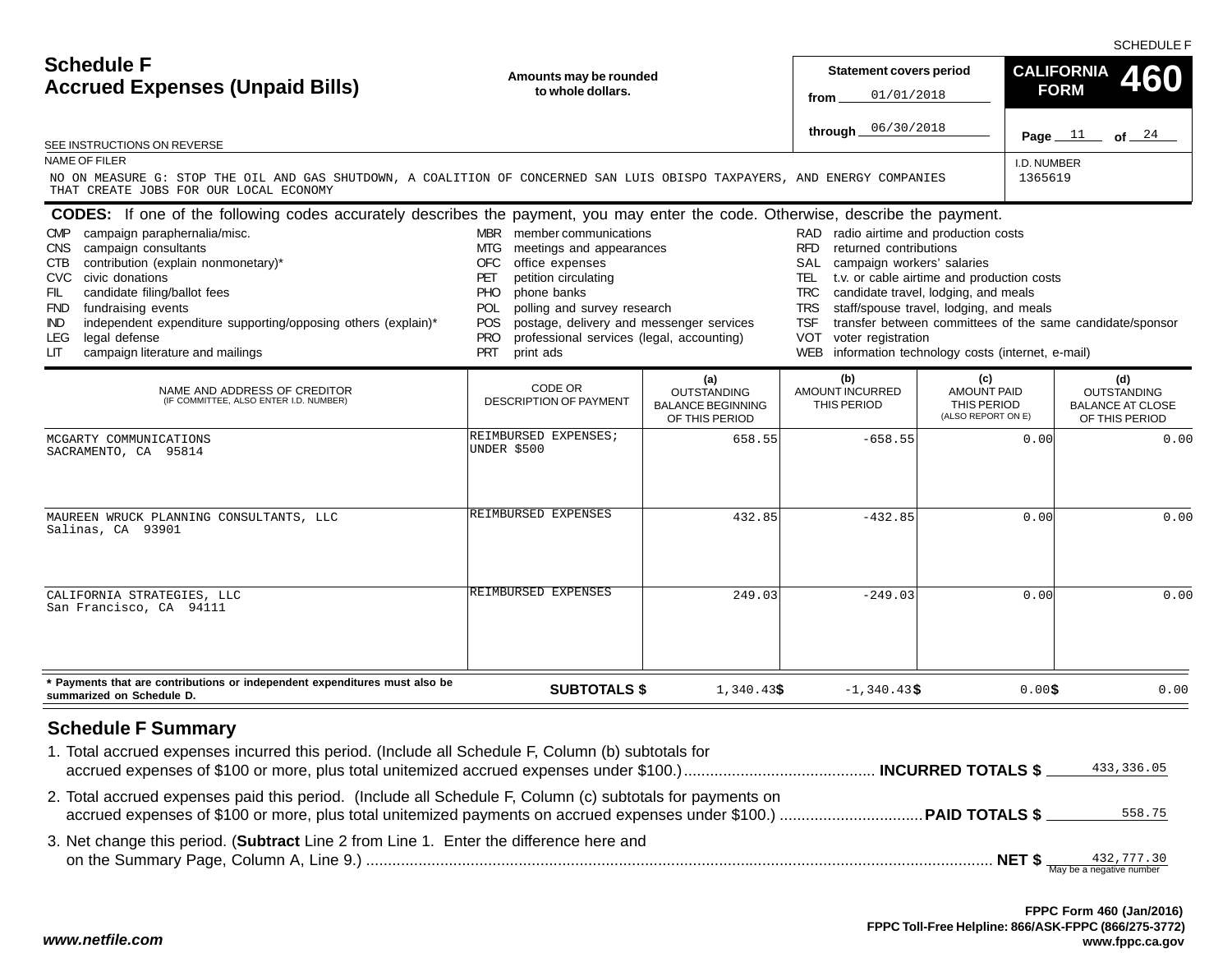| <b>Scriedule F</b><br>(Continuation Sheet)                                                                                                                                          | Amounts may be rounded<br>to whole dollars. |      | <b>Statement covers period</b> | CALIFORNIA 460 |          |
|-------------------------------------------------------------------------------------------------------------------------------------------------------------------------------------|---------------------------------------------|------|--------------------------------|----------------|----------|
| <b>Accrued Expenses (Unpaid Bills)</b>                                                                                                                                              |                                             | from | 01/01/2018                     | <b>FORM</b>    |          |
|                                                                                                                                                                                     |                                             |      | through 06/30/2018             | Page<br>ᅩ᠘     | 24<br>οf |
| NAME OF FILER<br>NO ON MEASURE G: STOP THE OIL AND GAS SHUTDOWN, A COALITION OF CONCERNED SAN LUIS OBISPO TAXPAYERS, AND ENERGY COMPANIES<br>THAT CREATE JOBS FOR OUR LOCAL ECONOMY | I.D. NUMBER<br>1365619                      |      |                                |                |          |

### **CODES:** If one of the following codes accurately describes the payment, you may enter the code. Otherwise, describe the payment.

CMP campaign paraphernalia/misc.

CTB contribution (explain nonmonetary)\*

IND independent expenditure supporting/opposing others (explain)\*

CNS campaign consultants

 FIL candidate filing/ballot fees FND fundraising events

LIT campaign literature and mailings

CVC civic donations

LEG legal defense

**Schedule F**

- MBR member communications
	- MTG meetings and appearances
	- OFC office expenses
	- PET petition circulating
	- PHO phone banks
	- POL polling and survey research
	- POS postage, delivery and messenger services
	- PRO professional services (legal, accounting)
	- PRT print ads

- RAD radio airtime and production costs
- RFD returned contributions
- SAL campaign workers' salaries
- TEL t.v. or cable airtime and production costs
- TRC candidate travel, lodging, and meals
- TRS staff/spouse travel, lodging, and meals
- TSF transfer between committees of the same candidate/sponsor
- VOT voter registration
- WEB information technology costs (internet, e-mail)

| NAME AND ADDRESS OF CREDITOR<br>(IF COMMITTEE, ALSO ENTER I.D. NUMBER)      | CODE OR<br><b>DESCRIPTION OF PAYMENT</b> | (a)<br>OUTSTANDING<br><b>BALANCE BEGINNING</b><br>OF THIS PERIOD | (b)<br><b>AMOUNT INCURRED</b><br>THIS PERIOD | (c)<br><b>AMOUNT PAID</b><br>THIS PERIOD<br>(ALSO REPORT ON E) | (d)<br>OUTSTANDING<br><b>BALANCE AT CLOSE</b><br>OF THIS PERIOD |  |  |
|-----------------------------------------------------------------------------|------------------------------------------|------------------------------------------------------------------|----------------------------------------------|----------------------------------------------------------------|-----------------------------------------------------------------|--|--|
| ADVOCACY MARKETING LLC<br>Sacramento, CA 95814                              | SEE SCHEDULE G                           | 1,325.00                                                         | $-1, 325.00$                                 | 0.00                                                           | 0.00                                                            |  |  |
| KIM MARQUARDT DESIGN<br>Gualala, CA 95445                                   | LIT                                      | 100.00                                                           | $-100.00$                                    | 0.00                                                           | 0.00                                                            |  |  |
| MCGARTY COMMUNICATIONS<br>SACRAMENTO, CA 95814                              | REIMBURSED EXPENSES                      | 250.76                                                           | $-250.76$                                    | 0.00                                                           | 0.00                                                            |  |  |
| MCGARTY COMMUNICATIONS<br>SACRAMENTO, CA 95814                              | CNS                                      | 4,667.00                                                         | $-4,667.00$                                  | 0.00                                                           | 0.00                                                            |  |  |
| <b>SUBTOTALS \$</b><br>$0.00$ \$<br>0.00<br>$6,342.76$ \$<br>$-6,342.76$ \$ |                                          |                                                                  |                                              |                                                                |                                                                 |  |  |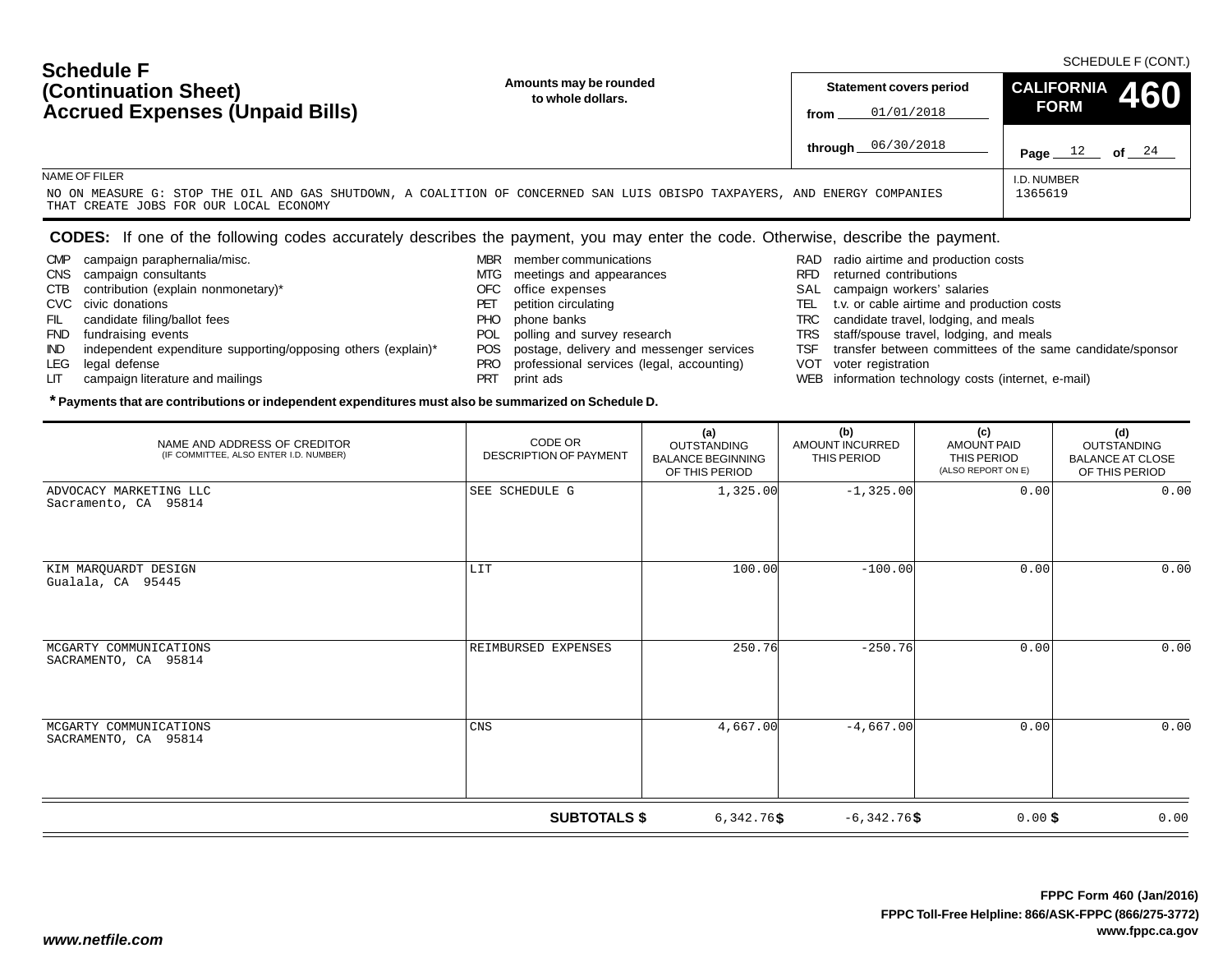| <b>Screage F</b><br>(Continuation Sheet)                                                                                                                           | Amounts may be rounded<br>to whole dollars. |      | <b>Statement covers period</b> | $\left  \begin{array}{cc} \text{CALIFORNIA} & 460 \end{array} \right $<br><b>FORM</b> |         |
|--------------------------------------------------------------------------------------------------------------------------------------------------------------------|---------------------------------------------|------|--------------------------------|---------------------------------------------------------------------------------------|---------|
| <b>Accrued Expenses (Unpaid Bills)</b>                                                                                                                             |                                             | from | 01/01/2018                     |                                                                                       |         |
|                                                                                                                                                                    |                                             |      | through 06/30/2018             | 13<br>Page                                                                            | of $24$ |
| NAME OF FILER                                                                                                                                                      |                                             |      |                                | I.D. NUMBER                                                                           |         |
| NO ON MEASURE G: STOP THE OIL AND GAS SHUTDOWN, A COALITION OF CONCERNED SAN LUIS OBISPO TAXPAYERS, AND ENERGY COMPANIES<br>THAT CREATE JOBS FOR OUR LOCAL ECONOMY |                                             |      |                                | 1365619                                                                               |         |

### **CODES:** If one of the following codes accurately describes the payment, you may enter the code. Otherwise, describe the payment.

- CMP campaign paraphernalia/misc.
- CNS campaign consultants
- CTB contribution (explain nonmonetary)\*
- CVC civic donations

**Schedule F**

- FIL candidate filing/ballot fees
- FND fundraising events
- IND independent expenditure supporting/opposing others (explain)\*

- LEG legal defense
- LIT campaign literature and mailings
- MBR member communications
- MTG meetings and appearances
- OFC office expenses
- PET petition circulating
- PHO phone banks
- POL polling and survey research
- POS postage, delivery and messenger services
- PRO professional services (legal, accounting)
- PRT print ads
- RAD radio airtime and production costs
- RFD returned contributions
- SAL campaign workers' salaries
- TEL t.v. or cable airtime and production costs
- TRC candidate travel, lodging, and meals
- TRS staff/spouse travel, lodging, and meals
- TSF transfer between committees of the same candidate/sponsor
- VOT voter registration
- WEB information technology costs (internet, e-mail)

| NAME AND ADDRESS OF CREDITOR<br>(IF COMMITTEE, ALSO ENTER I.D. NUMBER)       | CODE OR<br><b>DESCRIPTION OF PAYMENT</b> | (a)<br>OUTSTANDING<br><b>BALANCE BEGINNING</b><br>OF THIS PERIOD | (b)<br>AMOUNT INCURRED<br>THIS PERIOD | (c)<br><b>AMOUNT PAID</b><br>THIS PERIOD<br>(ALSO REPORT ON E) | (d)<br>OUTSTANDING<br><b>BALANCE AT CLOSE</b><br>OF THIS PERIOD |  |
|------------------------------------------------------------------------------|------------------------------------------|------------------------------------------------------------------|---------------------------------------|----------------------------------------------------------------|-----------------------------------------------------------------|--|
| WILSON PUBLIC AFFAIRS<br>Sacramento, CA 95811                                | CNS                                      | 933.00                                                           | $-933.00$                             | 0.00                                                           | 0.00                                                            |  |
| NIELSEN MERKSAMER PARRINELLO GROSS & LEONI LLP<br>SAN RAFAEL, CA 94901       | PRO                                      | 558.75                                                           | 0.00                                  | 558.75                                                         | 0.00                                                            |  |
| MERIDIAN PACIFIC, INC.<br>Sacramento, CA 95825                               | CNS                                      | 0.00                                                             | 25,000.00                             | 0.00                                                           | 25,000.00                                                       |  |
| DEBOO COMMUNICATIONS, INC.<br>Sacramento, CA 95819                           | CNS                                      | 0.00                                                             | 15,000.00                             | 0.00                                                           | 15,000.00                                                       |  |
| <b>SUBTOTALS \$</b><br>39,067.00\$<br>$558.75$ \$<br>1,491.75\$<br>40,000.00 |                                          |                                                                  |                                       |                                                                |                                                                 |  |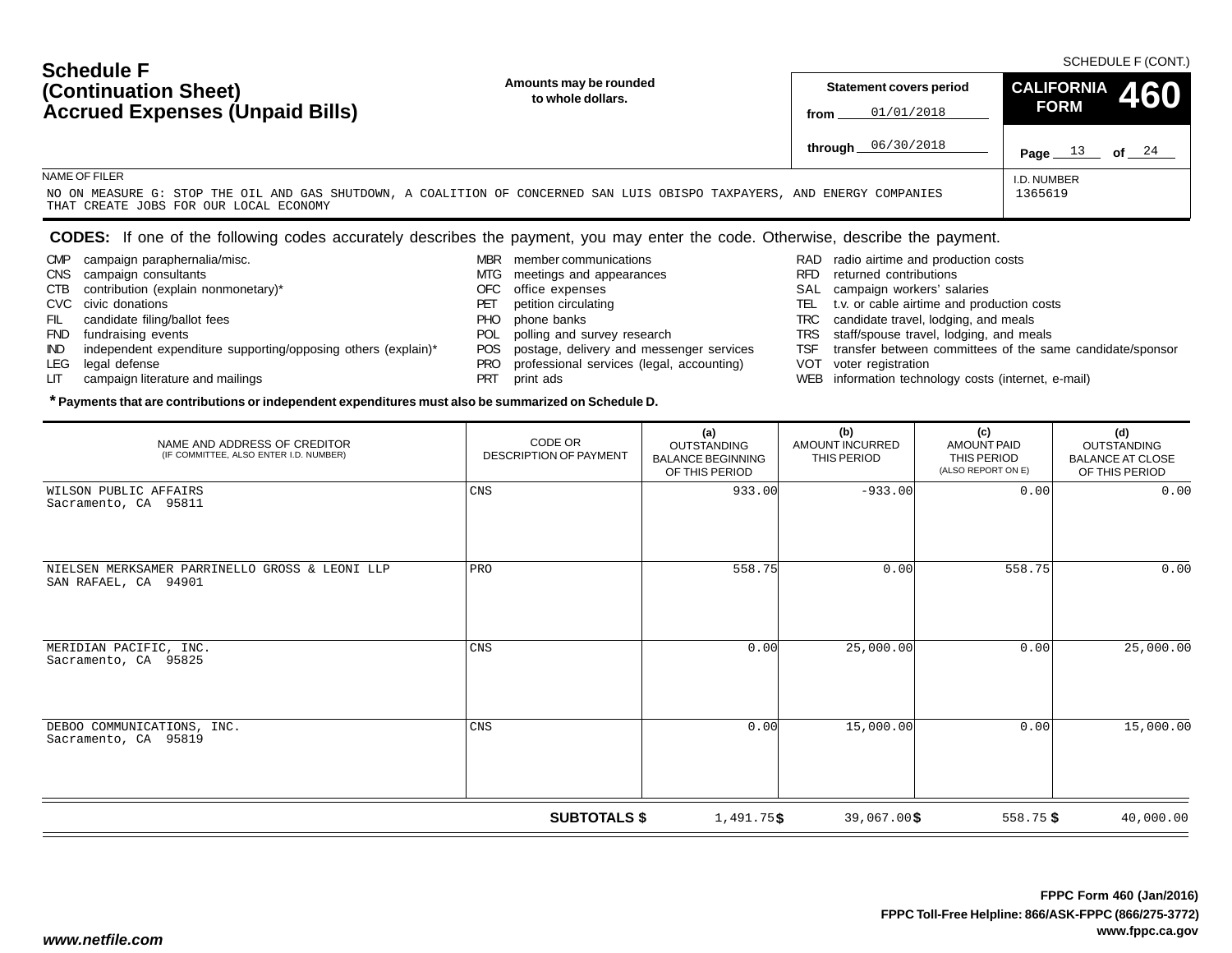| <b>Schedule F</b><br>(Continuation Sheet)<br><b>Accrued Expenses (Unpaid Bills)</b>                                                                                | Amounts may be rounded<br>to whole dollars. | Statement covers period<br>01/01/2018<br>from | CALIFORNIA 460<br><b>FORM</b> | SCHEDULE F (CONT.) |
|--------------------------------------------------------------------------------------------------------------------------------------------------------------------|---------------------------------------------|-----------------------------------------------|-------------------------------|--------------------|
|                                                                                                                                                                    |                                             | through 06/30/2018                            | 14<br>Page                    | 24<br>of           |
| NAME OF FILER                                                                                                                                                      |                                             |                                               | I.D. NUMBER                   |                    |
| NO ON MEASURE G: STOP THE OIL AND GAS SHUTDOWN, A COALITION OF CONCERNED SAN LUIS OBISPO TAXPAYERS, AND ENERGY COMPANIES<br>THAT CREATE JOBS FOR OUR LOCAL ECONOMY |                                             |                                               | 1365619                       |                    |

### **CODES:** If one of the following codes accurately describes the payment, you may enter the code. Otherwise, describe the payment.

CMP campaign paraphernalia/misc.

CTB contribution (explain nonmonetary)\*

IND independent expenditure supporting/opposing others (explain)\*

CNS campaign consultants

 FIL candidate filing/ballot fees FND fundraising events

LIT campaign literature and mailings

CVC civic donations

LEG legal defense

- MBR member communications
- MTG meetings and appearances
- OFC office expenses
- PET petition circulating PHO phone banks
- 
- POL polling and survey research
- POS postage, delivery and messenger services
- PRO professional services (legal, accounting)
- PRT print ads

- RAD radio airtime and production costs
- RFD returned contributions
- SAL campaign workers' salaries
- TEL t.v. or cable airtime and production costs
- TRC candidate travel, lodging, and meals
- TRS staff/spouse travel, lodging, and meals
- TSF transfer between committees of the same candidate/sponsor
- VOT voter registration
- WEB information technology costs (internet, e-mail)

| NAME AND ADDRESS OF CREDITOR<br>(IF COMMITTEE, ALSO ENTER I.D. NUMBER) | CODE OR<br><b>DESCRIPTION OF PAYMENT</b>                              | (a)<br><b>OUTSTANDING</b><br><b>BALANCE BEGINNING</b><br>OF THIS PERIOD | (b)<br>AMOUNT INCURRED<br>THIS PERIOD | (c)<br><b>AMOUNT PAID</b><br>THIS PERIOD<br>(ALSO REPORT ON E) | (d)<br><b>OUTSTANDING</b><br><b>BALANCE AT CLOSE</b><br>OF THIS PERIOD |
|------------------------------------------------------------------------|-----------------------------------------------------------------------|-------------------------------------------------------------------------|---------------------------------------|----------------------------------------------------------------|------------------------------------------------------------------------|
| MERIDIAN PACIFIC, INC.<br>Sacramento, CA 95825                         | $\mathop{\rm CNS}$                                                    | 0.00                                                                    | 25,000.00                             | 0.00                                                           | 25,000.00                                                              |
| DEBOO COMMUNICATIONS, INC.<br>Sacramento, CA 95819                     | <b>CNS</b>                                                            | 0.00                                                                    | 15,000.00                             | 0.00                                                           | 15,000.00                                                              |
| WINNER AND MANDABACH CAMPAIGNS LLC<br>Santa Monica, CA 90401           | <b>CNS</b>                                                            | 0.00                                                                    | 82,500.00                             | 0.00                                                           | 82,500.00                                                              |
| NIELSEN MERKSAMER PARRINELLO GROSS & LEONI LLP<br>SAN RAFAEL, CA 94901 | PRO STEVEN S. LUCAS,<br>COMMITTEE TREASURER,<br>IS A PARTNER OF PAYEE | 0.00                                                                    | 35, 175.63                            | 0.00                                                           | 35, 175.63                                                             |
|                                                                        | <b>SUBTOTALS \$</b>                                                   | 0.00\$                                                                  | 157,675.63\$                          | $0.00$ \$                                                      | 157,675.63                                                             |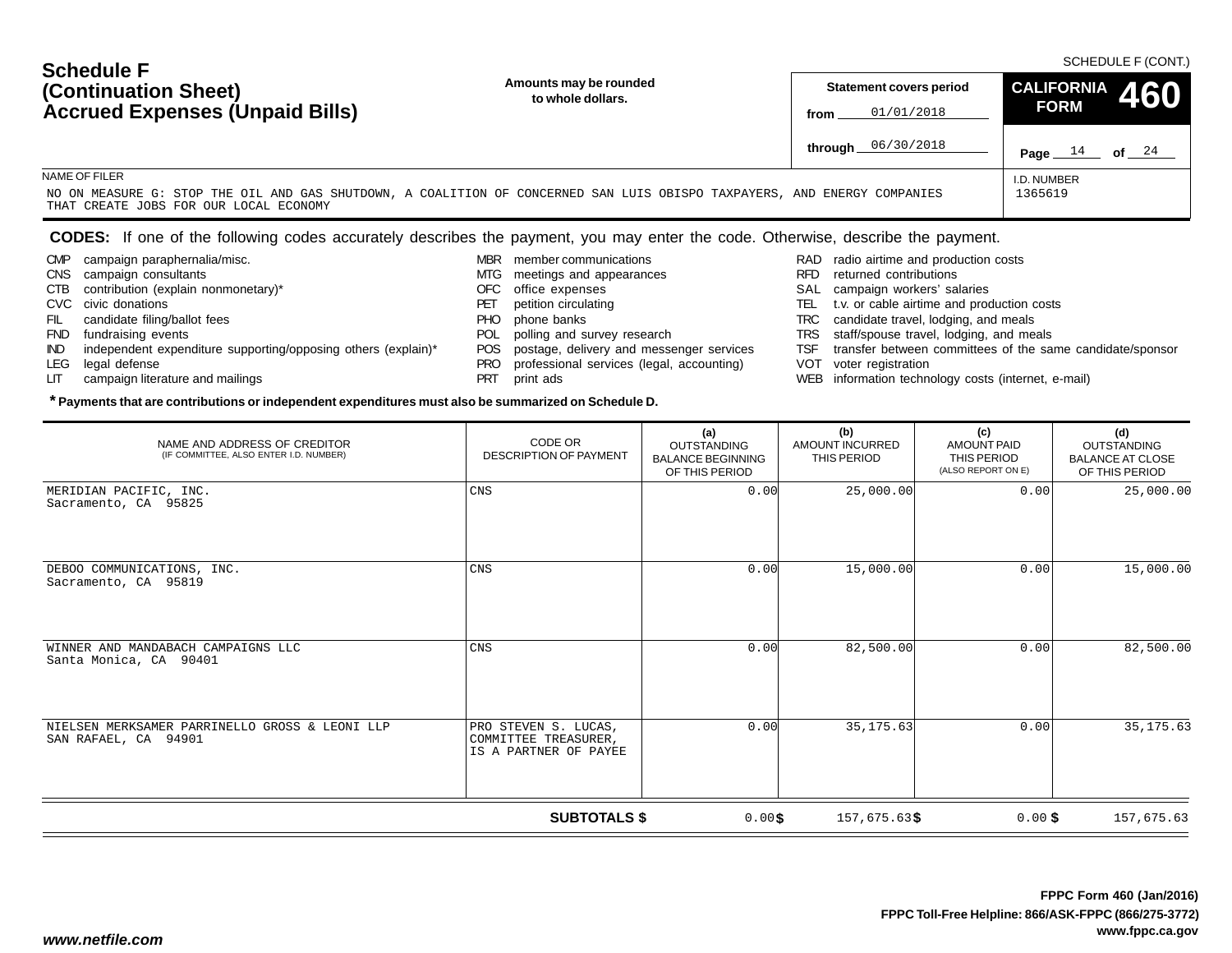| <b>Schedule F</b><br>(Continuation Sheet)<br><b>Accrued Expenses (Unpaid Bills)</b>                                                                                | Amounts may be rounded<br>to whole dollars. | Statement covers period<br>01/01/2018<br>from | CALIFORNIA 460<br><b>FORM</b> | SCHEDULE F (CONT.) |
|--------------------------------------------------------------------------------------------------------------------------------------------------------------------|---------------------------------------------|-----------------------------------------------|-------------------------------|--------------------|
|                                                                                                                                                                    |                                             | through 06/30/2018                            | Page                          | 24<br>of           |
| NAME OF FILER                                                                                                                                                      |                                             |                                               | I.D. NUMBER                   |                    |
| NO ON MEASURE G: STOP THE OIL AND GAS SHUTDOWN, A COALITION OF CONCERNED SAN LUIS OBISPO TAXPAYERS, AND ENERGY COMPANIES<br>THAT CREATE JOBS FOR OUR LOCAL ECONOMY |                                             |                                               | 1365619                       |                    |

### **CODES:** If one of the following codes accurately describes the payment, you may enter the code. Otherwise, describe the payment.

CMP campaign paraphernalia/misc.

CTB contribution (explain nonmonetary)\*

IND independent expenditure supporting/opposing others (explain)\*

CNS campaign consultants

 FIL candidate filing/ballot fees FND fundraising events

LIT campaign literature and mailings

CVC civic donations

LEG legal defense

- MBR member communications
	- MTG meetings and appearances
	- OFC office expenses
	- PET petition circulating
	- PHO phone banks
	- POL polling and survey research
	- POS postage, delivery and messenger services
	- PRO professional services (legal, accounting)
	- PRT print ads

- RAD radio airtime and production costs
- RFD returned contributions
- SAL campaign workers' salaries
- TEL t.v. or cable airtime and production costs
- TRC candidate travel, lodging, and meals
- TRS staff/spouse travel, lodging, and meals
- TSF transfer between committees of the same candidate/sponsor
- VOT voter registration
- WEB information technology costs (internet, e-mail)

| NAME AND ADDRESS OF CREDITOR<br>(IF COMMITTEE, ALSO ENTER I.D. NUMBER) | CODE OR<br><b>DESCRIPTION OF PAYMENT</b> | (a)<br><b>OUTSTANDING</b><br><b>BALANCE BEGINNING</b><br>OF THIS PERIOD | (b)<br>AMOUNT INCURRED<br>THIS PERIOD | (c)<br><b>AMOUNT PAID</b><br>THIS PERIOD<br>(ALSO REPORT ON E) | (d)<br><b>OUTSTANDING</b><br><b>BALANCE AT CLOSE</b><br>OF THIS PERIOD |
|------------------------------------------------------------------------|------------------------------------------|-------------------------------------------------------------------------|---------------------------------------|----------------------------------------------------------------|------------------------------------------------------------------------|
| DEBOO COMMUNICATIONS, INC.<br>Sacramento, CA 95819                     | <b>CNS</b>                               | 0.00                                                                    | 15,000.00                             | 0.00                                                           | 15,000.00                                                              |
| MERIDIAN PACIFIC, INC.<br>Sacramento, CA 95825                         | <b>CNS</b>                               | 0.00                                                                    | 25,000.00                             | 0.00                                                           | 25,000.00                                                              |
| WINNER AND MANDABACH CAMPAIGNS LLC<br>Santa Monica, CA 90401           | <b>CNS</b>                               | 0.00                                                                    | 55,000.00                             | 0.00                                                           | 55,000.00                                                              |
| WINNER AND MANDABACH CAMPAIGNS LLC<br>Santa Monica, CA 90401           | SEE SCHEDULE G                           | 0.00                                                                    | 5,300.00                              | 0.00                                                           | 5,300.00                                                               |
|                                                                        | <b>SUBTOTALS \$</b>                      | $0.00$ \$                                                               | $100, 300.00$ \$                      | $0.00$ \$                                                      | 100,300.00                                                             |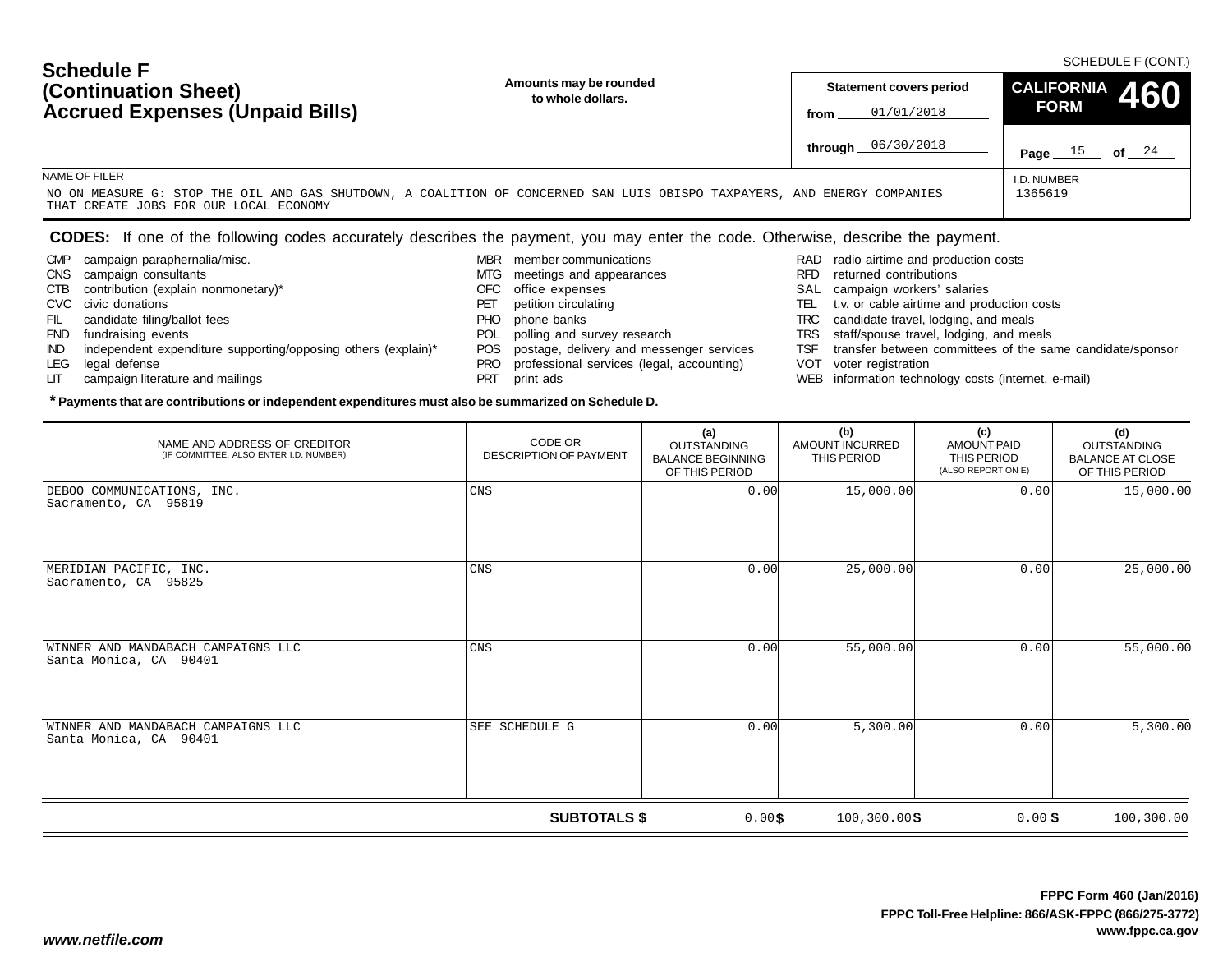| <b>Scriedule F</b><br>(Continuation Sheet)                                                                                                                                          | Amounts may be rounded<br>to whole dollars. | <b>Statement covers period</b> |                    | CALIFORNIA 460 |          |
|-------------------------------------------------------------------------------------------------------------------------------------------------------------------------------------|---------------------------------------------|--------------------------------|--------------------|----------------|----------|
| <b>Accrued Expenses (Unpaid Bills)</b>                                                                                                                                              |                                             | from                           | 01/01/2018         | <b>FORM</b>    |          |
|                                                                                                                                                                                     |                                             |                                | through 06/30/2018 | Page           | 24<br>οf |
| NAME OF FILER<br>NO ON MEASURE G: STOP THE OIL AND GAS SHUTDOWN, A COALITION OF CONCERNED SAN LUIS OBISPO TAXPAYERS, AND ENERGY COMPANIES<br>THAT CREATE JOBS FOR OUR LOCAL ECONOMY | I.D. NUMBER<br>1365619                      |                                |                    |                |          |

### **CODES:** If one of the following codes accurately describes the payment, you may enter the code. Otherwise, describe the payment.

CMP campaign paraphernalia/misc.

LIT campaign literature and mailings

CTB contribution (explain nonmonetary)\*

IND independent expenditure supporting/opposing others (explain)\*

CNS campaign consultants

FIL candidate filing/ballot fees FND fundraising events

CVC civic donations

LEG legal defense

**Schedule F**

- MBR member communications
	- MTG meetings and appearances
	- OFC office expenses
	- PET petition circulating PHO phone banks
	-
	- POL polling and survey research
	- POS postage, delivery and messenger services
	- PRO professional services (legal, accounting)
	- PRT print ads

- RAD radio airtime and production costs
- RFD returned contributions
- SAL campaign workers' salaries
- TEL t.v. or cable airtime and production costs
- TRC candidate travel, lodging, and meals
- TRS staff/spouse travel, lodging, and meals
- TSF transfer between committees of the same candidate/sponsor
- VOT voter registration
- WEB information technology costs (internet, e-mail)

| NAME AND ADDRESS OF CREDITOR<br>(IF COMMITTEE, ALSO ENTER I.D. NUMBER) | CODE OR<br><b>DESCRIPTION OF PAYMENT</b> | (a)<br><b>OUTSTANDING</b><br><b>BALANCE BEGINNING</b><br>OF THIS PERIOD | (b)<br>AMOUNT INCURRED<br>THIS PERIOD | (c)<br><b>AMOUNT PAID</b><br>THIS PERIOD<br>(ALSO REPORT ON E) | (d)<br><b>OUTSTANDING</b><br><b>BALANCE AT CLOSE</b><br>OF THIS PERIOD |
|------------------------------------------------------------------------|------------------------------------------|-------------------------------------------------------------------------|---------------------------------------|----------------------------------------------------------------|------------------------------------------------------------------------|
| WINNER AND MANDABACH CAMPAIGNS LLC<br>Santa Monica, CA 90401           | SEE SCHEDULE G                           | 0.00                                                                    | 2, 235.09                             | 0.00                                                           | 2,235.09                                                               |
| WINNER AND MANDABACH CAMPAIGNS LLC<br>Santa Monica, CA 90401           | COMMISSION                               | 0.00                                                                    | 935.50                                | 0.00                                                           | 935.50                                                                 |
| WINNER AND MANDABACH CAMPAIGNS LLC<br>Santa Monica, CA 90401           | REIMBURSED EXPENSES;<br>UNDER \$500      | 0.00                                                                    | 568.89                                | 0.00                                                           | 568.89                                                                 |
| JUDITH KANG<br>PISMO BEACH, CA 93449                                   | REIMBURSED EXPENSES                      | 0.00                                                                    | 448.80                                | 0.00                                                           | 448.80                                                                 |
|                                                                        | <b>SUBTOTALS \$</b>                      | 0.00\$                                                                  | $4,188.28$ \$                         | $0.00$ \$                                                      | 4,188.28                                                               |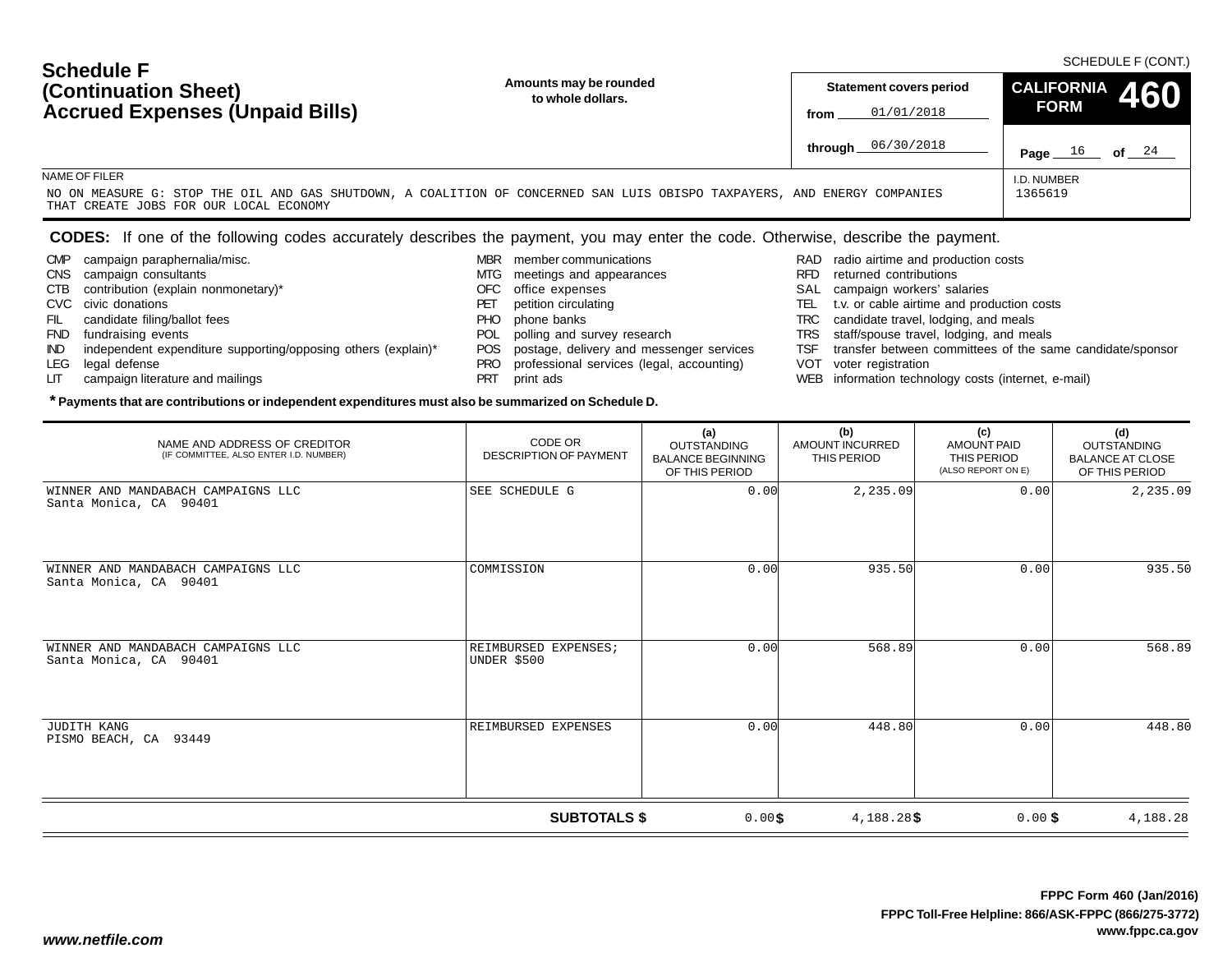| <b>Schedule F</b><br>(Continuation Sheet)<br><b>Accrued Expenses (Unpaid Bills)</b>                                                                                | Amounts may be rounded<br>to whole dollars. | Statement covers period<br>01/01/2018<br>from | CALIFORNIA 460<br><b>FORM</b> | SCHEDULE F (CONT.) |
|--------------------------------------------------------------------------------------------------------------------------------------------------------------------|---------------------------------------------|-----------------------------------------------|-------------------------------|--------------------|
|                                                                                                                                                                    |                                             | through 06/30/2018                            | Page                          | 24<br>of           |
| NAME OF FILER                                                                                                                                                      |                                             |                                               | I.D. NUMBER                   |                    |
| NO ON MEASURE G: STOP THE OIL AND GAS SHUTDOWN, A COALITION OF CONCERNED SAN LUIS OBISPO TAXPAYERS, AND ENERGY COMPANIES<br>THAT CREATE JOBS FOR OUR LOCAL ECONOMY |                                             |                                               | 1365619                       |                    |

### **CODES:** If one of the following codes accurately describes the payment, you may enter the code. Otherwise, describe the payment.

CMP campaign paraphernalia/misc.

CTB contribution (explain nonmonetary)\*

IND independent expenditure supporting/opposing others (explain)\*

CNS campaign consultants

 FIL candidate filing/ballot fees FND fundraising events

LIT campaign literature and mailings

CVC civic donations

LEG legal defense

- MBR member communications
	- MTG meetings and appearances
	- OFC office expenses
	- PET petition circulating
	- PHO phone banks
	- POL polling and survey research
	- POS postage, delivery and messenger services
	- PRO professional services (legal, accounting)
	- PRT print ads

- RAD radio airtime and production costs
- RFD returned contributions
- SAL campaign workers' salaries
- TEL t.v. or cable airtime and production costs
- TRC candidate travel, lodging, and meals
- TRS staff/spouse travel, lodging, and meals
- TSF transfer between committees of the same candidate/sponsor
- VOT voter registration
- WEB information technology costs (internet, e-mail)

| NAME AND ADDRESS OF CREDITOR<br>(IF COMMITTEE, ALSO ENTER I.D. NUMBER) | CODE OR<br><b>DESCRIPTION OF PAYMENT</b>                              | (a)<br><b>OUTSTANDING</b><br><b>BALANCE BEGINNING</b><br>OF THIS PERIOD | (b)<br><b>AMOUNT INCURRED</b><br>THIS PERIOD | (c)<br><b>AMOUNT PAID</b><br>THIS PERIOD<br>(ALSO REPORT ON E) | (d)<br><b>OUTSTANDING</b><br><b>BALANCE AT CLOSE</b><br>OF THIS PERIOD |
|------------------------------------------------------------------------|-----------------------------------------------------------------------|-------------------------------------------------------------------------|----------------------------------------------|----------------------------------------------------------------|------------------------------------------------------------------------|
| DEBOO COMMUNICATIONS, INC.<br>Sacramento, CA 95819                     | CNS                                                                   | 0.00                                                                    | 15,000.00                                    | 0.00                                                           | 15,000.00                                                              |
| MERIDIAN PACIFIC, INC.<br>Sacramento, CA 95825                         | CNS                                                                   | 0.00                                                                    | 25,000.00                                    | 0.00                                                           | 25,000.00                                                              |
| NIELSEN MERKSAMER PARRINELLO GROSS & LEONI LLP<br>SAN RAFAEL, CA 94901 | PRO STEVEN S. LUCAS,<br>COMMITTEE TREASURER,<br>IS A PARTNER OF PAYEE | 0.00                                                                    | 75,218.02                                    | 0.00                                                           | 75,218.02                                                              |
| AARON HANKE<br>Sacramento, CA 95819                                    | SEE SCHEDULE G                                                        | 0.00                                                                    | 1,116.74                                     | 0.00                                                           | 1,116.74                                                               |
|                                                                        | <b>SUBTOTALS \$</b>                                                   | 0.00\$                                                                  | $116,334.76$ \$                              | $0.00$ \$                                                      | 116,334.76                                                             |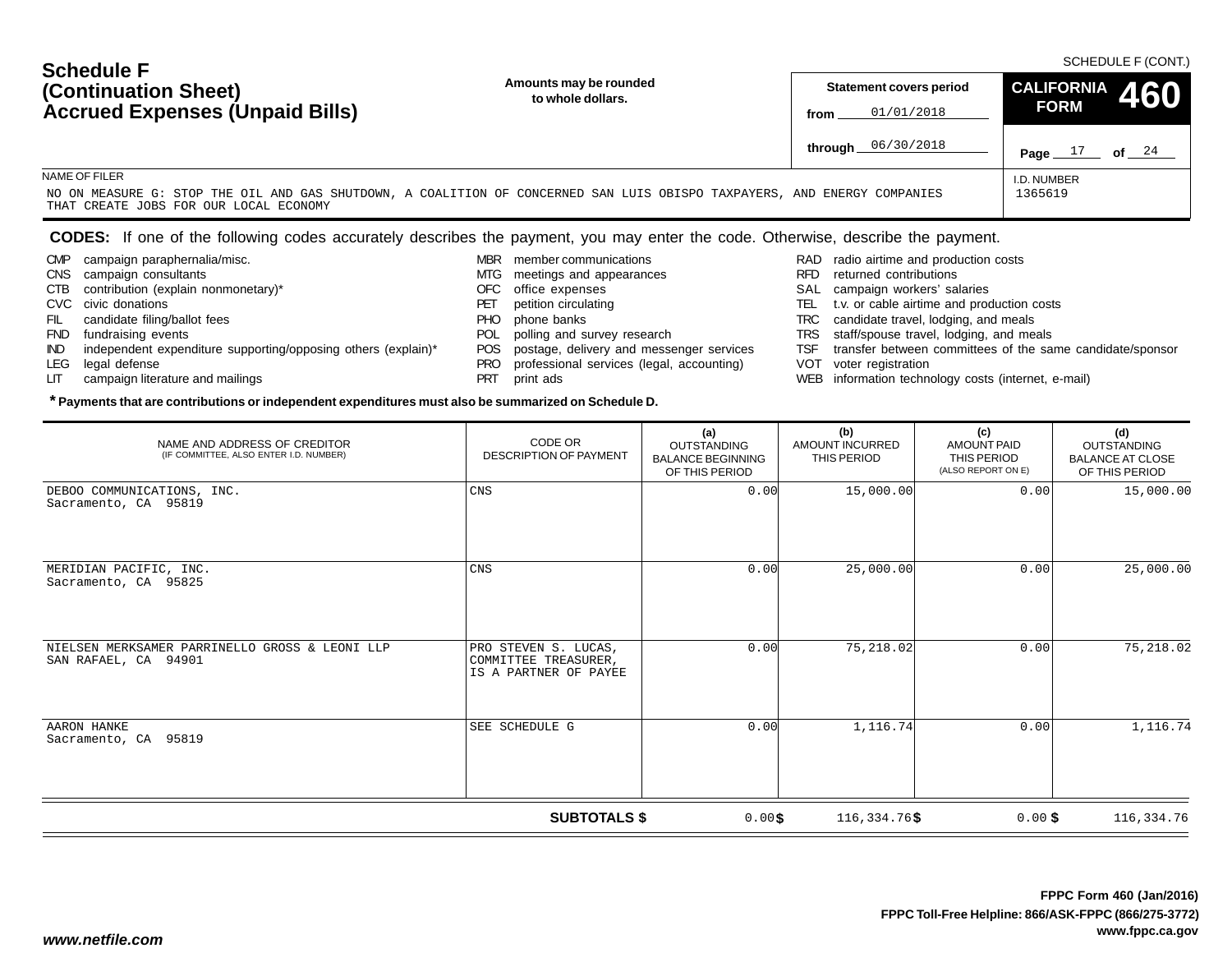| <b>OUTLAND L</b><br>(Continuation Sheet)<br><b>Accrued Expenses (Unpaid Bills)</b>                                                                                                  | Amounts may be rounded<br>to whole dollars. | <b>Statement covers period</b><br>01/01/2018<br>from |                      | CALIFORNIA 460<br><b>FORM</b> |          |
|-------------------------------------------------------------------------------------------------------------------------------------------------------------------------------------|---------------------------------------------|------------------------------------------------------|----------------------|-------------------------------|----------|
|                                                                                                                                                                                     |                                             |                                                      | through $06/30/2018$ | 18<br>Page                    | 24<br>of |
| NAME OF FILER<br>NO ON MEASURE G: STOP THE OIL AND GAS SHUTDOWN, A COALITION OF CONCERNED SAN LUIS OBISPO TAXPAYERS, AND ENERGY COMPANIES<br>THAT CREATE JOBS FOR OUR LOCAL ECONOMY |                                             |                                                      |                      | I.D. NUMBER<br>1365619        |          |

### **CODES:** If one of the following codes accurately describes the payment, you may enter the code. Otherwise, describe the payment.

CMP campaign paraphernalia/misc.

CTB contribution (explain nonmonetary)\*

IND independent expenditure supporting/opposing others (explain)\*

CNS campaign consultants

 FIL candidate filing/ballot fees FND fundraising events

LIT campaign literature and mailings

CVC civic donations

LEG legal defense

**Schedule F**

- MBR member communications
	- MTG meetings and appearances
	- OFC office expenses
	- PET petition circulating PHO phone banks
	-
	- POL polling and survey research
	- POS postage, delivery and messenger services
	- PRO professional services (legal, accounting)
	- PRT print ads

- RAD radio airtime and production costs
- RFD returned contributions
- SAL campaign workers' salaries
- TEL t.v. or cable airtime and production costs
- TRC candidate travel, lodging, and meals
- TRS staff/spouse travel, lodging, and meals
- TSF transfer between committees of the same candidate/sponsor
- VOT voter registration
- WEB information technology costs (internet, e-mail)

| NAME AND ADDRESS OF CREDITOR<br>(IF COMMITTEE, ALSO ENTER I.D. NUMBER) | CODE OR<br><b>DESCRIPTION OF PAYMENT</b> | (a)<br><b>OUTSTANDING</b><br><b>BALANCE BEGINNING</b><br>OF THIS PERIOD | (b)<br>AMOUNT INCURRED<br>THIS PERIOD | (c)<br><b>AMOUNT PAID</b><br>THIS PERIOD<br>(ALSO REPORT ON E) | (d)<br><b>OUTSTANDING</b><br><b>BALANCE AT CLOSE</b><br>OF THIS PERIOD |
|------------------------------------------------------------------------|------------------------------------------|-------------------------------------------------------------------------|---------------------------------------|----------------------------------------------------------------|------------------------------------------------------------------------|
| AARON HANKE<br>Sacramento, CA 95819                                    | CNS                                      | 0.00                                                                    | 8,000.00                              | 0.00                                                           | 8,000.00                                                               |
| AMBER JOHNSON<br>San Luis Obispo, CA 93401                             | $\mathop{\rm CNS}$                       | 0.00                                                                    | 5,500.00                              | 0.00                                                           | 5,500.00                                                               |
| AMBER JOHNSON<br>San Luis Obispo, CA 93401                             | REIMBURSED EXPENSES;<br>UNDER \$500      | 0.00                                                                    | 802.25                                | 0.00                                                           | 802.25                                                                 |
| JOHN PATRICK BREUKER JR.<br>San Luis Obispo, CA 93405                  | $\mathop{\rm CNS}$                       | 0.00                                                                    | 3,500.00                              | 0.00                                                           | 3,500.00                                                               |
| <b>SUBTOTALS \$</b><br>0.00\$<br>17,802.25\$<br>17,802.25<br>$0.00$ \$ |                                          |                                                                         |                                       |                                                                |                                                                        |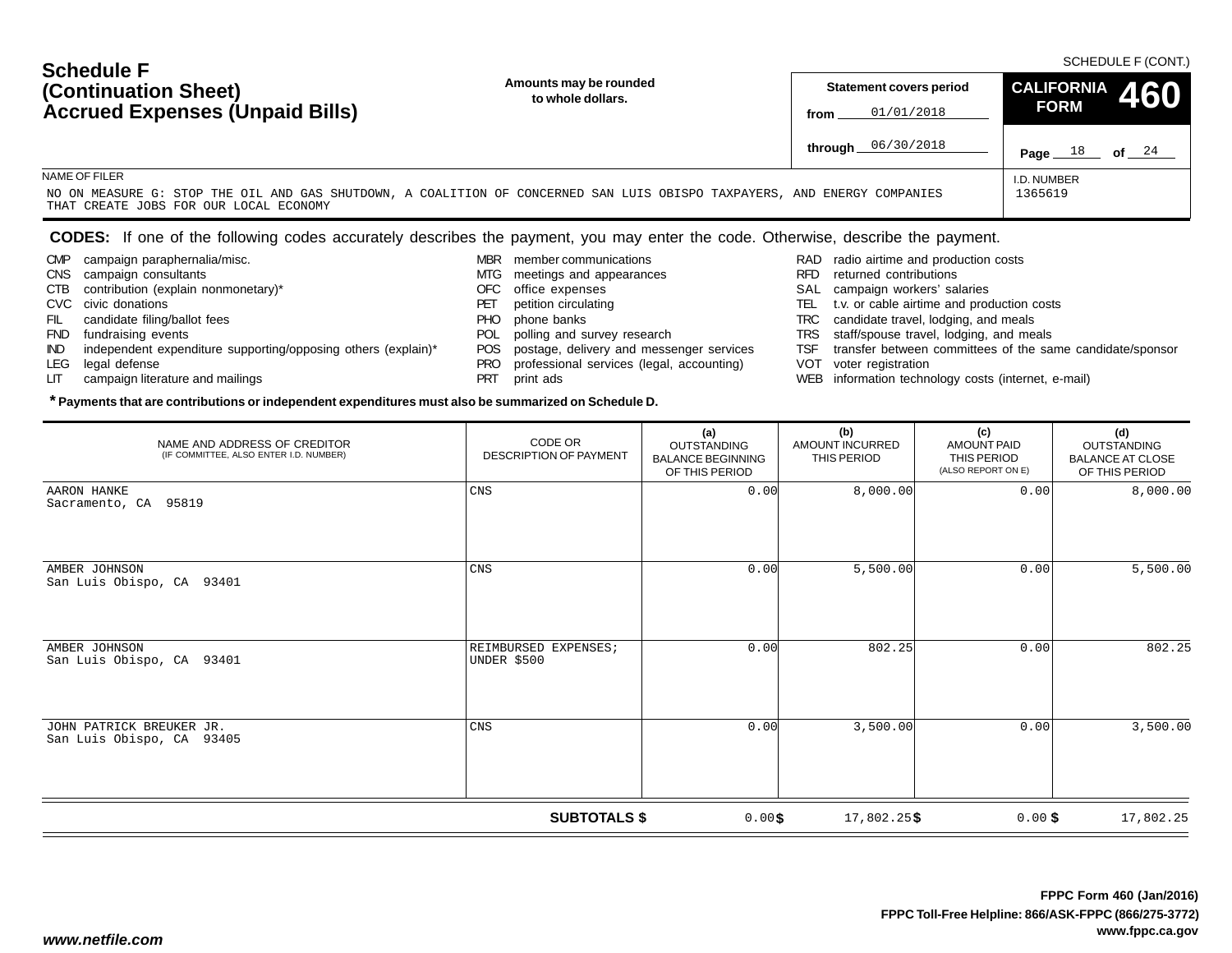| <b>OUTRANE L</b><br>Amounts may be rounded<br>(Continuation Sheet)<br>to whole dollars.<br><b>Accrued Expenses (Unpaid Bills)</b>                                                   | <b>CALIFORNIA</b><br>460<br><b>Statement covers period</b><br><b>FORM</b><br>01/01/2018<br>from |  |
|-------------------------------------------------------------------------------------------------------------------------------------------------------------------------------------|-------------------------------------------------------------------------------------------------|--|
|                                                                                                                                                                                     | <b>through</b> $06/30/2018$<br>24<br>οf<br>Page                                                 |  |
| NAME OF FILER<br>NO ON MEASURE G: STOP THE OIL AND GAS SHUTDOWN, A COALITION OF CONCERNED SAN LUIS OBISPO TAXPAYERS, AND ENERGY COMPANIES<br>THAT CREATE JOBS FOR OUR LOCAL ECONOMY | I.D. NUMBER<br>1365619                                                                          |  |

### **CODES:** If one of the following codes accurately describes the payment, you may enter the code. Otherwise, describe the payment.

CMP campaign paraphernalia/misc.

CTB contribution (explain nonmonetary)\*

CNS campaign consultants

FIL candidate filing/ballot fees

LIT campaign literature and mailings

MBR member communications

**\* Payments that are contributions or independent expenditures must also be summarized on Schedule D.**

- MTG meetings and appearances
- OFC office expenses
- PET petition circulating
- PHO phone banks
- 
- 
- 
- PRT print ads
- RAD radio airtime and production costs
- RFD returned contributions
- SAL campaign workers' salaries
- TEL t.v. or cable airtime and production costs
- TRC candidate travel, lodging, and meals
- TRS staff/spouse travel, lodging, and meals
- TSF transfer between committees of the same candidate/sponsor
- VOT voter registration
- WEB information technology costs (internet, e-mail)

| NAME AND ADDRESS OF CREDITOR<br>(IF COMMITTEE, ALSO ENTER I.D. NUMBER) | CODE OR<br><b>DESCRIPTION OF PAYMENT</b> | (a)<br><b>OUTSTANDING</b><br><b>BALANCE BEGINNING</b><br>OF THIS PERIOD | (b)<br><b>AMOUNT INCURRED</b><br>THIS PERIOD | (c)<br><b>AMOUNT PAID</b><br>THIS PERIOD<br>(ALSO REPORT ON E) | (d)<br>OUTSTANDING<br><b>BALANCE AT CLOSE</b><br>OF THIS PERIOD |
|------------------------------------------------------------------------|------------------------------------------|-------------------------------------------------------------------------|----------------------------------------------|----------------------------------------------------------------|-----------------------------------------------------------------|
| JOHN PATRICK BREUKER JR.<br>San Luis Obispo, CA 93405                  | REIMBURSED EXPENSES                      | 0.00                                                                    | 318.98                                       | 0.00                                                           | 318.98                                                          |
| <b>JOSE BARRERA</b><br>Santa Maria, CA 93458                           | CNS                                      | 0.00                                                                    | 5,000.00                                     | 0.00                                                           | 5,000.00                                                        |
| JOSE BARRERA<br>Santa Maria, CA 93458                                  | REIMBURSED EXPENSES                      | 0.00                                                                    | 332.34                                       | 0.00                                                           | 332.34                                                          |
|                                                                        | <b>SUBTOTALS \$</b>                      | $0.00$ \$                                                               | $5,651.32$ \$                                | $0.00$ \$                                                      | 5,651.32                                                        |

- POL polling and survey research
- POS postage, delivery and messenger services
- PRO professional services (legal, accounting)
- FND fundraising events IND independent expenditure supporting/opposing others (explain)\* LEG legal defense

CVC civic donations

**Schedule F**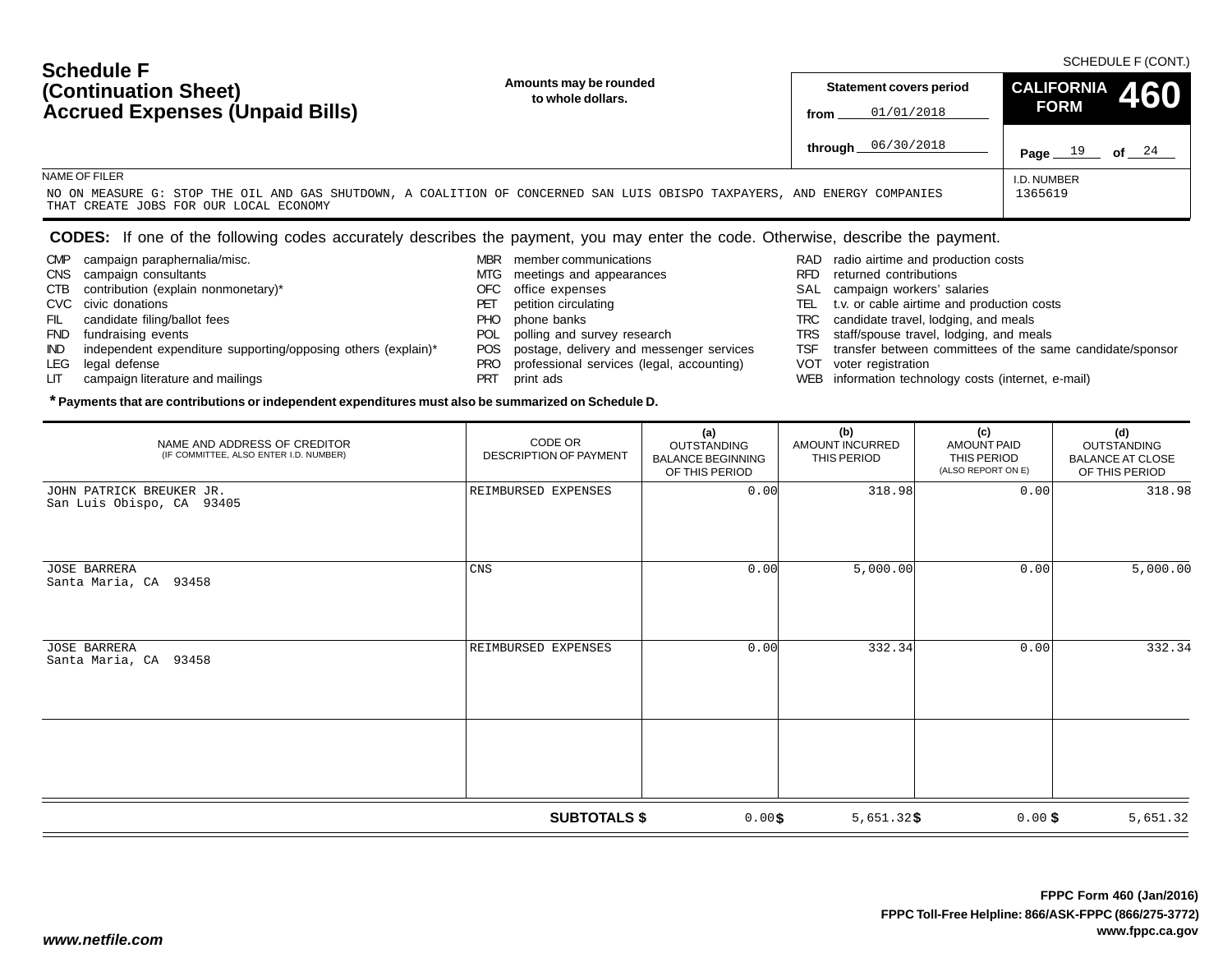**Schedule GPayments Made by an Agent or Independent Contractor (on Behalf of This Committee)** Page <u>20</u> of 24 **Amounts may be rounded to whole dollars.**SCHEDULE GI.D. NUMBERSEE INSTRUCTIONS ON REVERSENAME OF FILERNAME OF AGENT OR INDEPENDENT CONTRACTOR**Statement covers period fromthrough** 06/30/2018**CALIFORNIA 460 FORMCODES:** If one of the following codes accurately describes the payment, you may enter the code. Otherwise, describe the payment. 01/01/2018NO ON MEASURE G: STOP THE OIL AND GAS SHUTDOWN, A COALITION OF CONCERNED SAN LUIS OBISPO TAXPAYERS, AND ENERGY COMPANIESTHAT CREATE JOBS FOR OUR LOCAL ECONOMY1365619AARON HANKE

RAD radio airtime and production costs RFD returned contributionsSAL campaign workers' salaries TEL t.v. or cable airtime and production costs TRC candidate travel, lodging, and meals TRS staff/spouse travel, lodging, and meals TSF transfer between committees of the same candidate/sponsor VOT voter registration WEB information technology costs (internet, e-mail) MBR member communications MTG meetings and appearances OFC office expenses PET petition circulating PHO phone banks POL polling and survey research POS postage, delivery and messenger services PRO professional services (legal, accounting) PRT print ads CMP campaign paraphernalia/misc. CNS campaign consultants CTB contribution (explain nonmonetary)\* CVC civic donationsFIL candidate filing/ballot fees FND fundraising events IND independent expenditure supporting/opposing others (explain)\* LEG legal defense LIT campaign literature and mailings

### **\* Payments that are contributions or independent expenditures must also be summarized on Schedule D.**

| NAME AND ADDRESS OF PAYEE OR CREDITOR<br>(IF COMMITTEE, ALSO ENTER I.D. NUMBER) | CODE | OR<br>DESCRIPTION OF PAYMENT | AMOUNT PAID |
|---------------------------------------------------------------------------------|------|------------------------------|-------------|
| HILTON GARDEN INN PISMO BEACH<br>Pismo Beach, CA 93449                          | MTG  |                              | 1,293.00    |
| HILTON GARDEN INN PISMO BEACH<br>Pismo Beach, CA 93449                          | MTG  |                              | 707.27      |
|                                                                                 |      |                              |             |
|                                                                                 |      |                              |             |
| Attach additional information on appropriately labeled continuation sheets.     |      | TOTAL* \$                    | 2,000.27    |

*\* Do not transfer to any other schedule or to the Summary Page. This total may not equal the amount paid to the agent or independent contractor as reported on Schedule E.*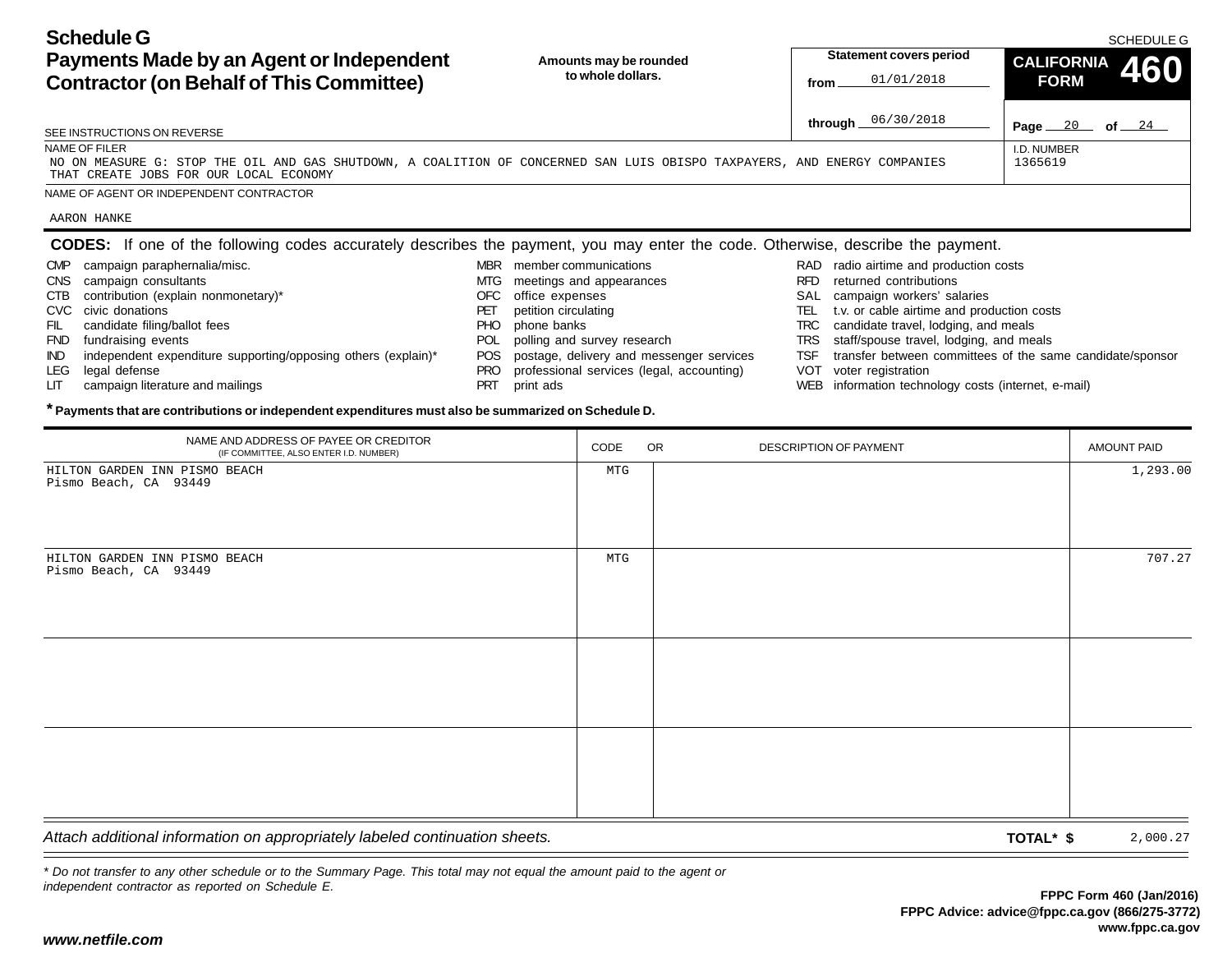**Schedule GPayments Made by an Agent or Independent Contractor (on Behalf of This Committee)** Page <u>21</u> of 24 **Amounts may be rounded to whole dollars.**SCHEDULE GI.D. NUMBERSEE INSTRUCTIONS ON REVERSENAME OF FILERNAME OF AGENT OR INDEPENDENT CONTRACTOR**Statement covers period fromthrough** 06/30/2018**CALIFORNIA 460 FORMCODES:** If one of the following codes accurately describes the payment, you may enter the code. Otherwise, describe the payment. RAD radio airtime and production costs MBR member communications CMP campaign paraphernalia/misc. 01/01/2018NO ON MEASURE G: STOP THE OIL AND GAS SHUTDOWN, A COALITION OF CONCERNED SAN LUIS OBISPO TAXPAYERS, AND ENERGY COMPANIESTHAT CREATE JOBS FOR OUR LOCAL ECONOMY1365619MERIDIAN PACIFIC, INC.

- CNS campaign consultants CTB contribution (explain nonmonetary)\*
	- CVC civic donations
	- FIL candidate filing/ballot fees
	- FND fundraising events
	- IND independent expenditure supporting/opposing others (explain)\*
	- LEG legal defense
	- LIT campaign literature and mailings
- 
- MTG meetings and appearances
- OFC office expenses
- PET petition circulating
- PHO phone banks
- POL polling and survey research
- POS postage, delivery and messenger services
- PRO professional services (legal, accounting)
- PRT print ads
- 
- RFD returned contributions
- SAL campaign workers' salaries
- TEL t.v. or cable airtime and production costs
- TRC candidate travel, lodging, and meals
- TRS staff/spouse travel, lodging, and meals
- TSF transfer between committees of the same candidate/sponsor
- VOT voter registration
- WEB information technology costs (internet, e-mail)

#### **\* Payments that are contributions or independent expenditures must also be summarized on Schedule D.**

| NAME AND ADDRESS OF PAYEE OR CREDITOR<br>(IF COMMITTEE, ALSO ENTER I.D. NUMBER) | CODE | OR         | DESCRIPTION OF PAYMENT | AMOUNT PAID |
|---------------------------------------------------------------------------------|------|------------|------------------------|-------------|
| POLITICAL DATA INC.<br>Norwalk, CA 90650                                        |      | DATA FILES |                        | 6,600.00    |
|                                                                                 |      |            |                        |             |
|                                                                                 |      |            |                        |             |
|                                                                                 |      |            |                        |             |
|                                                                                 |      |            |                        |             |
|                                                                                 |      |            |                        |             |
|                                                                                 |      |            |                        |             |
|                                                                                 |      |            |                        |             |
|                                                                                 |      |            |                        |             |
|                                                                                 |      |            |                        |             |
|                                                                                 |      |            |                        |             |
|                                                                                 |      |            |                        |             |
| Attach additional information on convenietal ulabeled continuation aboate       |      |            | $T^*$                  | $   -$      |

*Attach additional information on appropriately labeled continuation sheets.* **TOTAL\* \$**

6,600.00

*\* Do not transfer to any other schedule or to the Summary Page. This total may not equal the amount paid to the agent or independent contractor as reported on Schedule E.*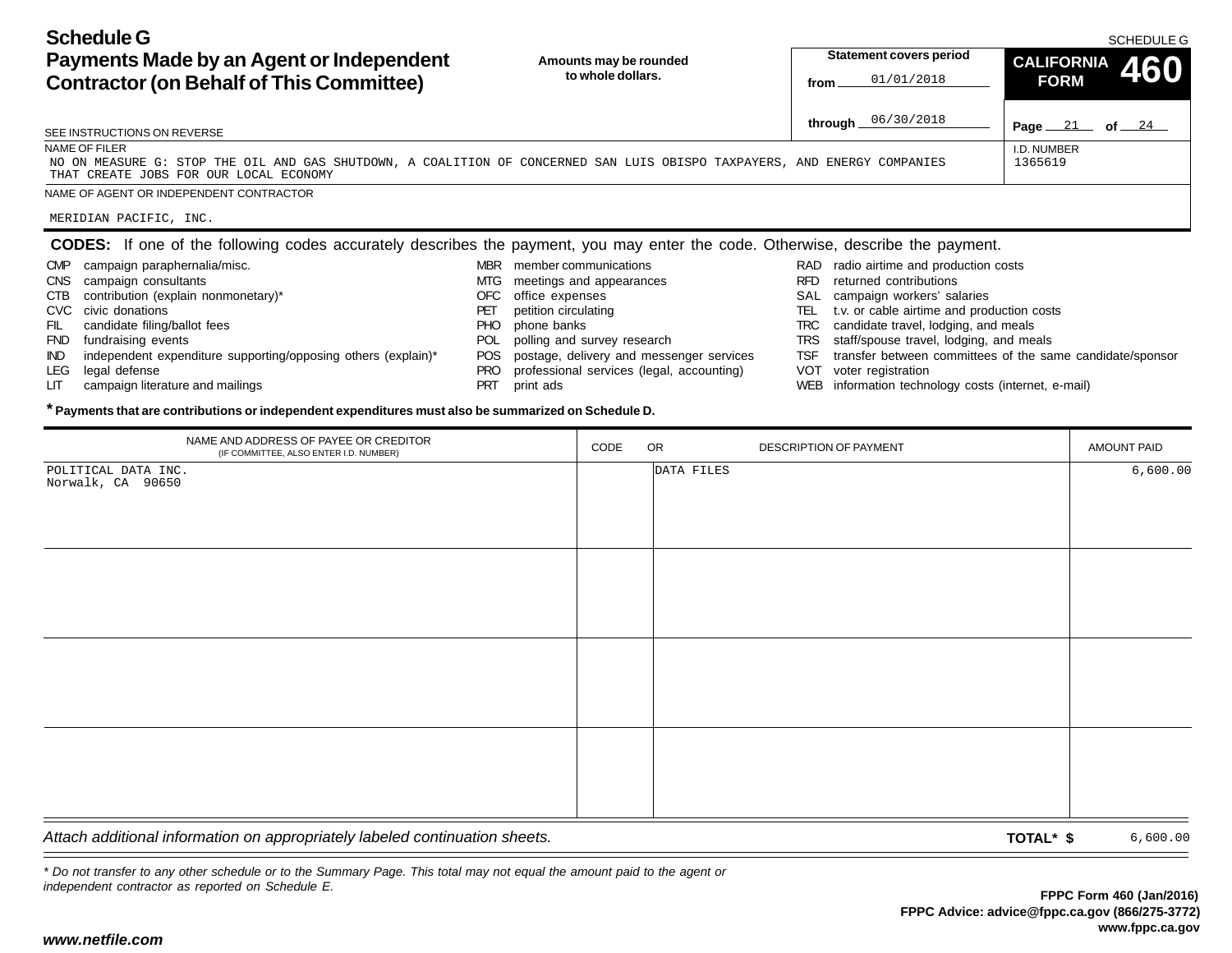**Schedule GPayments Made by an Agent or Independent Contractor (on Behalf of This Committee)** Page <u>22</u> of 24 **Amounts may be rounded to whole dollars.**SCHEDULE GI.D. NUMBERSEE INSTRUCTIONS ON REVERSENAME OF FILERNAME OF AGENT OR INDEPENDENT CONTRACTOR**Statement covers period fromthrough** 06/30/2018**CALIFORNIA 460 FORM**01/01/2018NO ON MEASURE G: STOP THE OIL AND GAS SHUTDOWN, A COALITION OF CONCERNED SAN LUIS OBISPO TAXPAYERS, AND ENERGY COMPANIESTHAT CREATE JOBS FOR OUR LOCAL ECONOMY1365619SALIENTPOINT, LLC.

RFD returned contributionsMBR member communications MTG meetings and appearances OFC office expenses CNS campaign consultants CTB contribution (explain nonmonetary)\*

- CVC civic donations
- FIL candidate filing/ballot fees

CMP campaign paraphernalia/misc.

- FND fundraising events
- IND independent expenditure supporting/opposing others (explain)\*
- LEG legal defense
- LIT campaign literature and mailings
- PET petition circulating
- PHO phone banks

**CODES:** If one of the following codes accurately describes the payment, you may enter the code. Otherwise, describe the payment.

- POL polling and survey research
- POS postage, delivery and messenger services
- PRO professional services (legal, accounting)
- PRT print ads
- RAD radio airtime and production costs
- 
- SAL campaign workers' salaries
- TEL t.v. or cable airtime and production costs
- TRC candidate travel, lodging, and meals
- TRS staff/spouse travel, lodging, and meals
- TSF transfer between committees of the same candidate/sponsor
- VOT voter registration
- WEB information technology costs (internet, e-mail)

#### **\* Payments that are contributions or independent expenditures must also be summarized on Schedule D.**

| NAME AND ADDRESS OF PAYEE OR CREDITOR<br>(IF COMMITTEE, ALSO ENTER I.D. NUMBER) | CODE | OR | DESCRIPTION OF PAYMENT | AMOUNT PAID |
|---------------------------------------------------------------------------------|------|----|------------------------|-------------|
| AMERICAN AIRLINES<br>Fort Worth, TX 76155                                       | TRS  |    |                        | 1,852.35    |
| AMERICAN AIRLINES<br>Fort Worth, TX 76155                                       | TRS  |    |                        | 801.33      |
|                                                                                 |      |    |                        |             |
|                                                                                 |      |    |                        |             |
| Attach additional information on appropriately labeled continuation sheets.     |      |    | TOTAL* \$              | 2,653.68    |

*\* Do not transfer to any other schedule or to the Summary Page. This total may not equal the amount paid to the agent or independent contractor as reported on Schedule E.*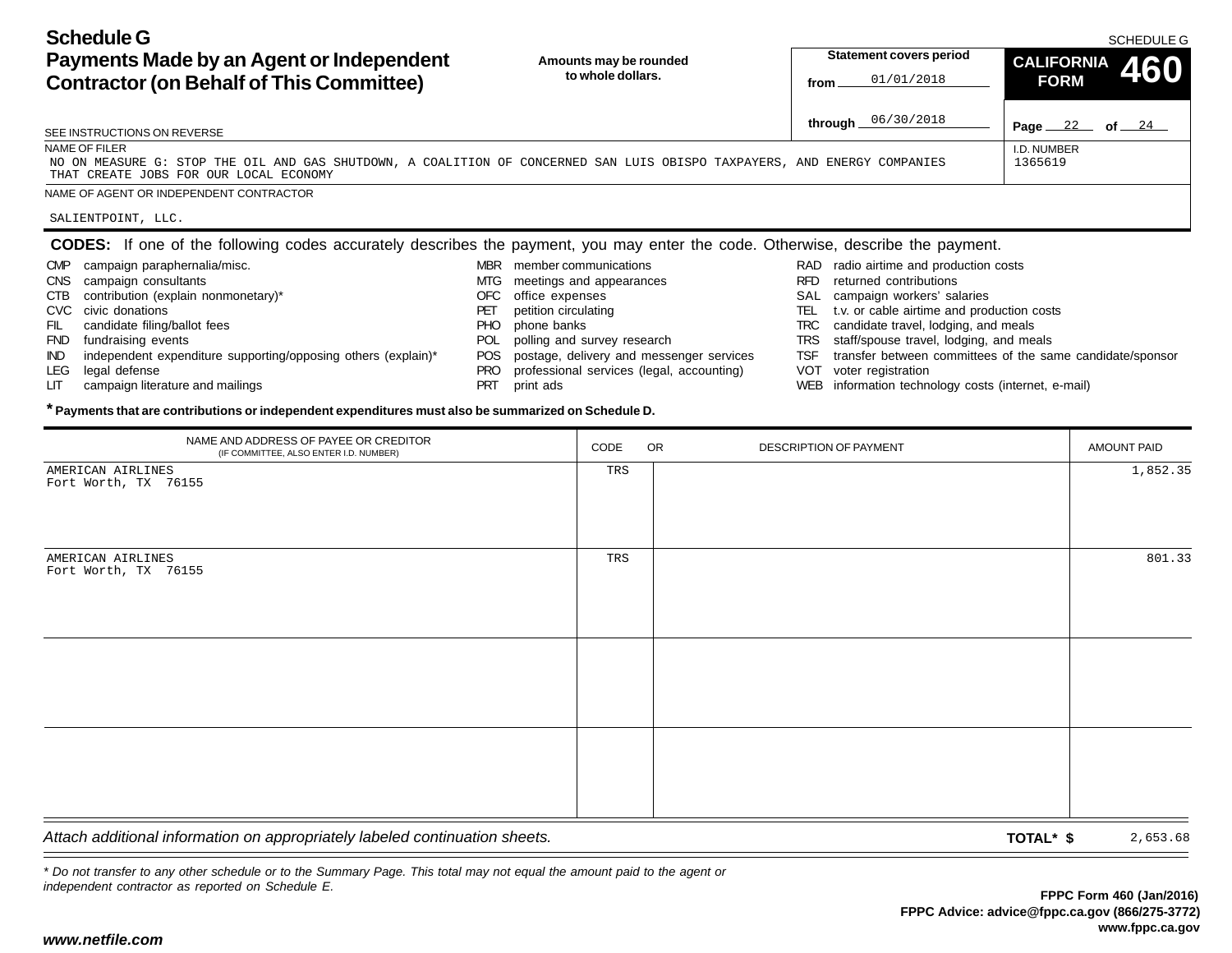**Schedule GPayments Made by an Agent or Independent Contractor (on Behalf of This Committee)** Page <u>23</u> of 24 **Amounts may be rounded to whole dollars.**I.D. NUMBERSEE INSTRUCTIONS ON REVERSENAME OF FILERNAME OF AGENT OR INDEPENDENT CONTRACTOR**Statement covers period fromthrough** 06/30/2018**CALIFORNIA 460 FORM**01/01/2018NO ON MEASURE G: STOP THE OIL AND GAS SHUTDOWN, A COALITION OF CONCERNED SAN LUIS OBISPO TAXPAYERS, AND ENERGY COMPANIESTHAT CREATE JOBS FOR OUR LOCAL ECONOMY1365619

WINNER AND MANDABACH CAMPAIGNS LLC

# **CODES:** If one of the following codes accurately describes the payment, you may enter the code. Otherwise, describe the payment.

RAD radio airtime and production costs RFD returned contributionsSAL campaign workers' salaries TEL t.v. or cable airtime and production costs TRC candidate travel, lodging, and meals TRS staff/spouse travel, lodging, and meals TSF transfer between committees of the same candidate/sponsor VOT voter registration WEB information technology costs (internet, e-mail) MBR member communications MTG meetings and appearances OFC office expenses PET petition circulating PHO phone banks POL polling and survey research POS postage, delivery and messenger services PRO professional services (legal, accounting) PRT print ads CMP campaign paraphernalia/misc. CNS campaign consultants CTB contribution (explain nonmonetary)\* CVC civic donationsFIL candidate filing/ballot fees FND fundraising events IND independent expenditure supporting/opposing others (explain)\* LEG legal defense LIT campaign literature and mailings

### **\* Payments that are contributions or independent expenditures must also be summarized on Schedule D.**

| NAME AND ADDRESS OF PAYEE OR CREDITOR<br>(IF COMMITTEE, ALSO ENTER I.D. NUMBER) | CODE | <b>OR</b><br>DESCRIPTION OF PAYMENT | AMOUNT PAID |
|---------------------------------------------------------------------------------|------|-------------------------------------|-------------|
| SALIENTPOINT, LLC.<br>Boston, MA 02110                                          | PRO  |                                     | 5,300.00    |
| SALIENTPOINT, LLC.<br>Boston, MA 02110                                          |      | SEE SCHEDULE G                      | 2,293.35    |
| SALIENTPOINT, LLC.<br>Boston, MA 02110                                          | PRO  |                                     | 5,300.00    |
| SALIENTPOINT, LLC.<br>Boston, MA 02110                                          |      | SEE SCHEDULE G                      | 2,235.09    |
| Attach additional information on appropriately labeled continuation sheets.     |      | TOTAL* \$                           | 15,128.44   |

*\* Do not transfer to any other schedule or to the Summary Page. This total may not equal the amount paid to the agent or independent contractor as reported on Schedule E.*

SCHEDULE G